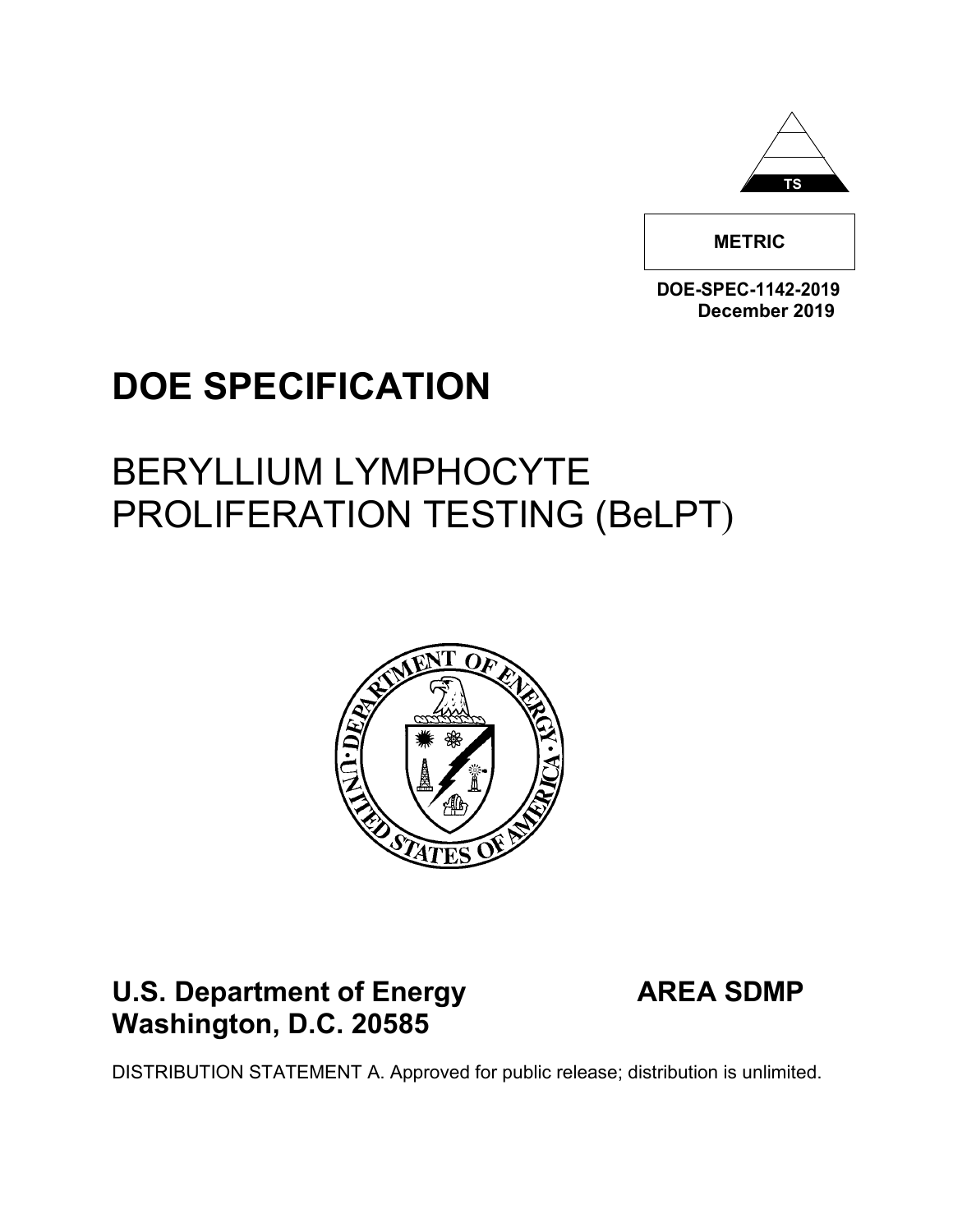Available on the Department of Energy Technical Standards Program website at:

[https://ww](https://w/)w.standards.doe.gov/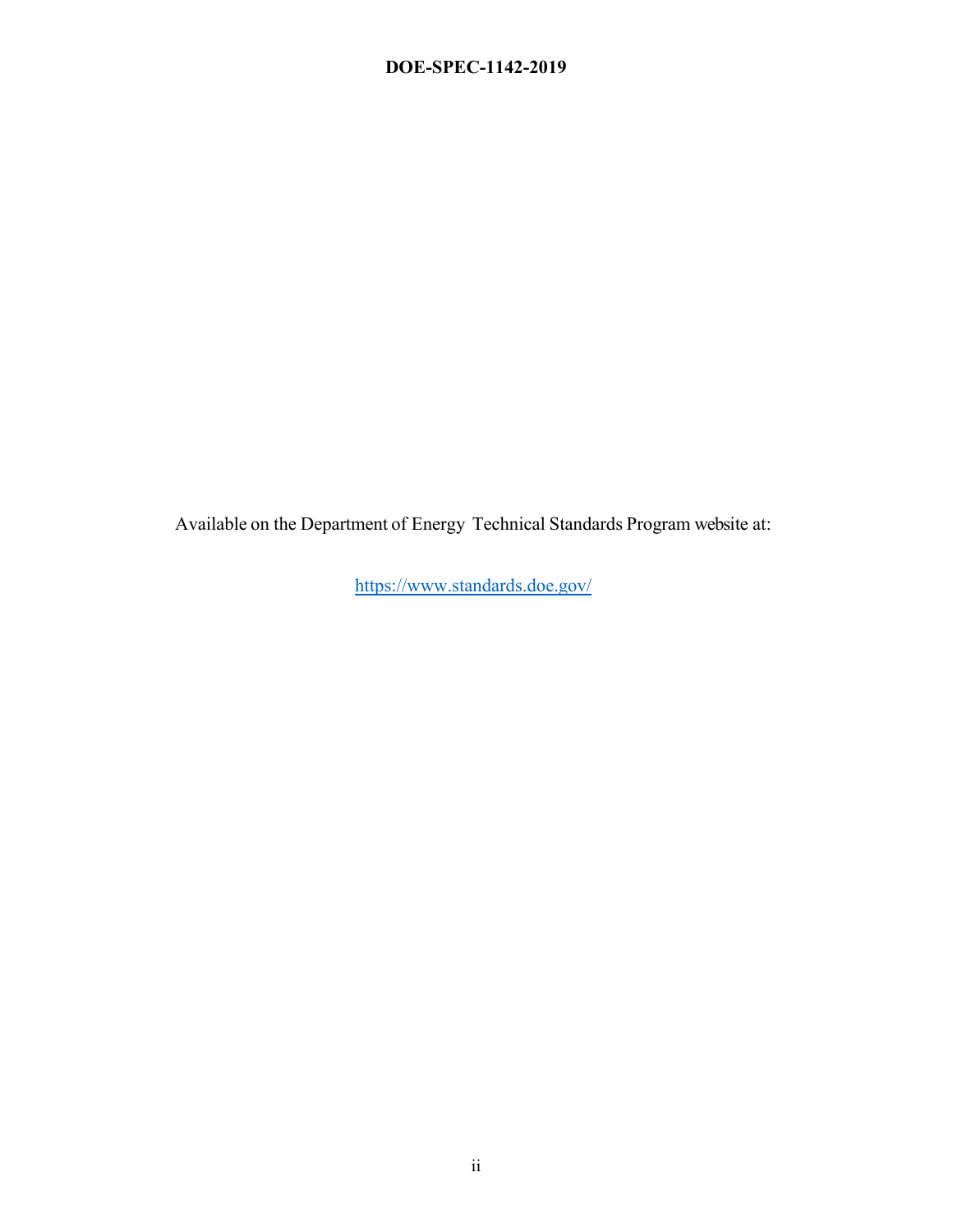### TABLE OF CONTENTS

<span id="page-2-0"></span>

| 1.                                                                   |  |
|----------------------------------------------------------------------|--|
| 2.                                                                   |  |
| 3.                                                                   |  |
| $\boldsymbol{4}$ .                                                   |  |
| TRITIATED THYMIDINE UPTAKE PROCEDURE FOR DETERMINING BERYLLIUM<br>5. |  |
|                                                                      |  |
|                                                                      |  |
|                                                                      |  |
|                                                                      |  |
| 6.                                                                   |  |
|                                                                      |  |
|                                                                      |  |
|                                                                      |  |
|                                                                      |  |
|                                                                      |  |
|                                                                      |  |
|                                                                      |  |
|                                                                      |  |
|                                                                      |  |
|                                                                      |  |
|                                                                      |  |
|                                                                      |  |
|                                                                      |  |
| 9.                                                                   |  |
| 10.                                                                  |  |
| 11.                                                                  |  |
|                                                                      |  |
|                                                                      |  |
|                                                                      |  |
|                                                                      |  |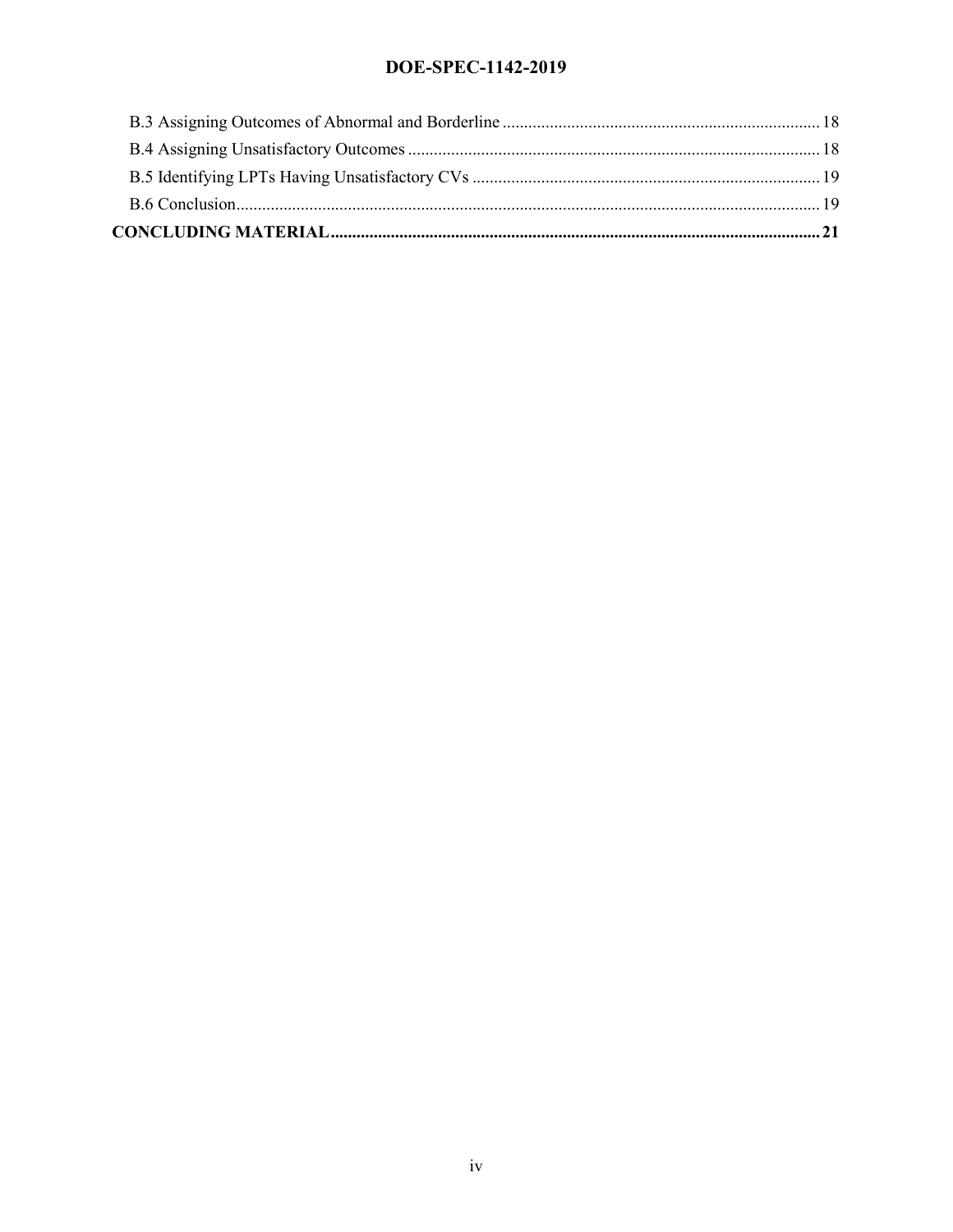#### INTENTIONALLY BLANK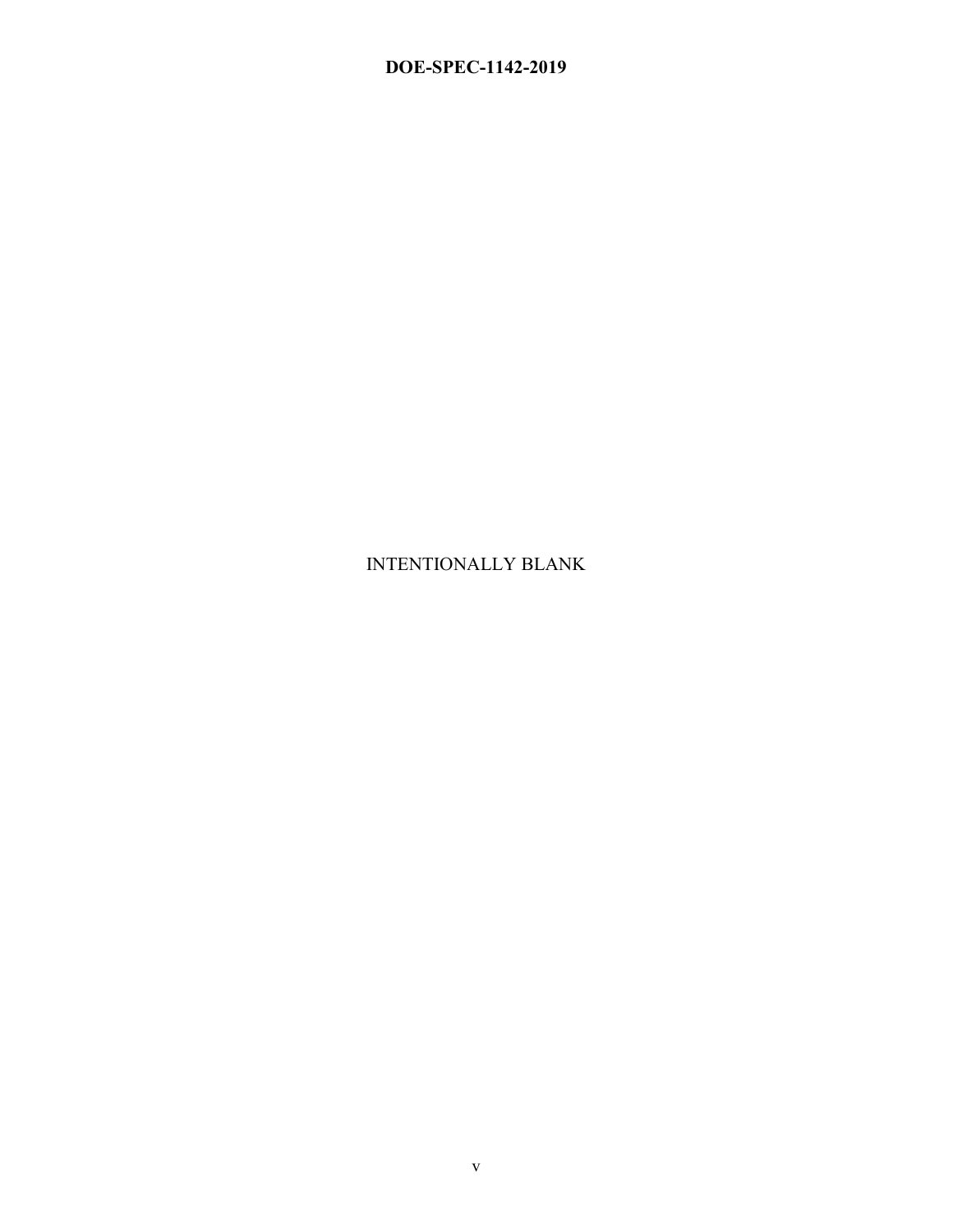### FORWARD

- <span id="page-5-0"></span>1. Use ofthis purchase specification is notmandatory. Usersshould reviewthe document and determine if it meets the user's purpose.
- 2. Comments(recommendations, additions, and deletions) and any pertinent data thatmay be of use in improving this document should be addressed to: DOE Beryllium Lymphocyte Proliferation Testing Writing Group, c/o Daniela Stricklin, AU-13 /GTN, U.S. Department of Energy, 19901 Germantown Road, Germantown, MD 20874-1290.
- 3. This document was developed from a draft protocol "Testing for Sensitivity to Beryllium and Investigating Chronic Beryllium Disease" that was distributed in June 2000 by Dr. Frederick Miller, Chairman of the Committee to Accredit Beryllium Sensitivity Testing (CABST) Committee.
- 4. The 2019 updates to the protocol were developed with input from laboratories currently performing the BeLPT in the US. The laboratories are affiliated with Oak Ridge Associated Universities (ORAU), National Jewish Health Center, and Cleveland Clinic.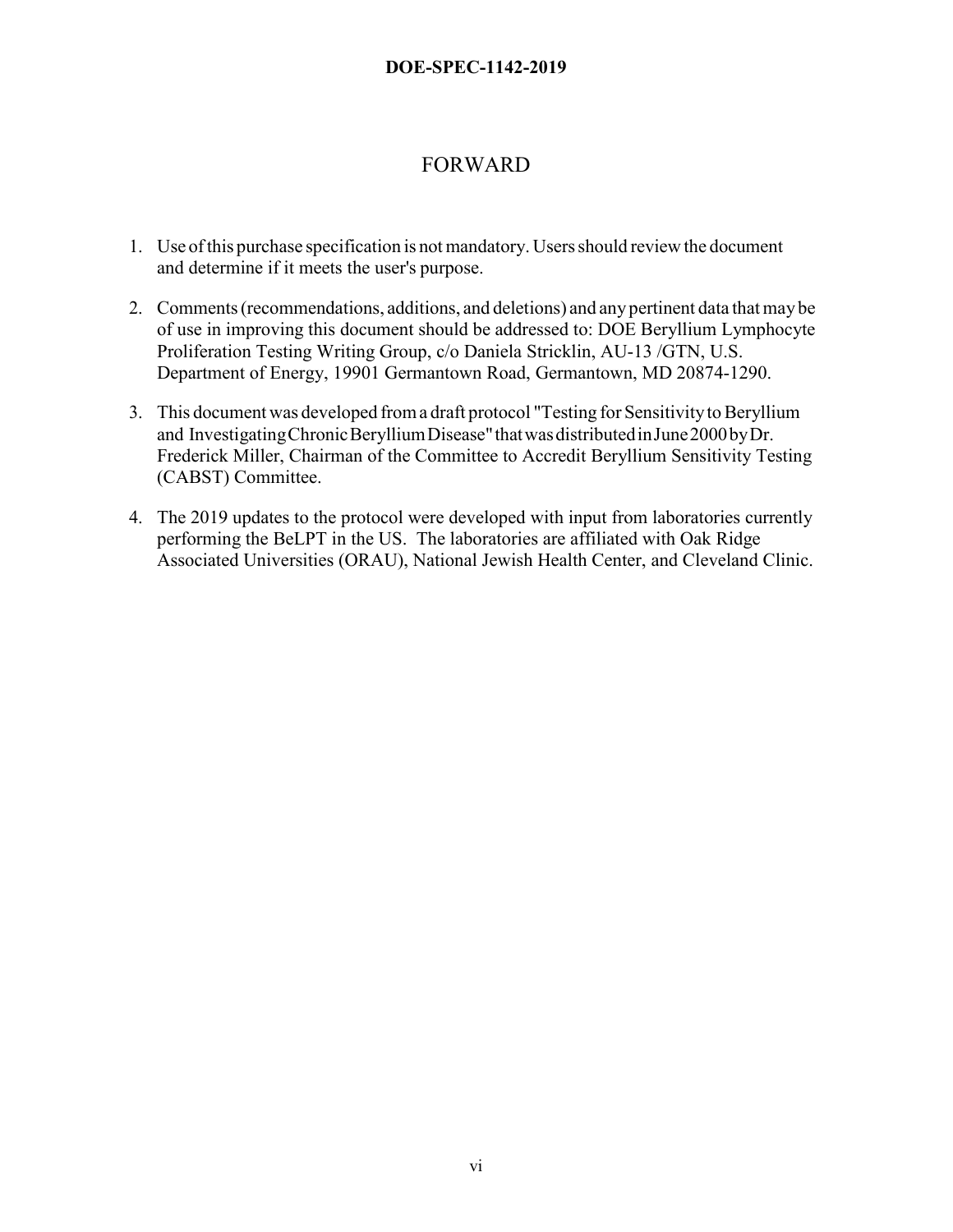### INTENTIONALLY BLANK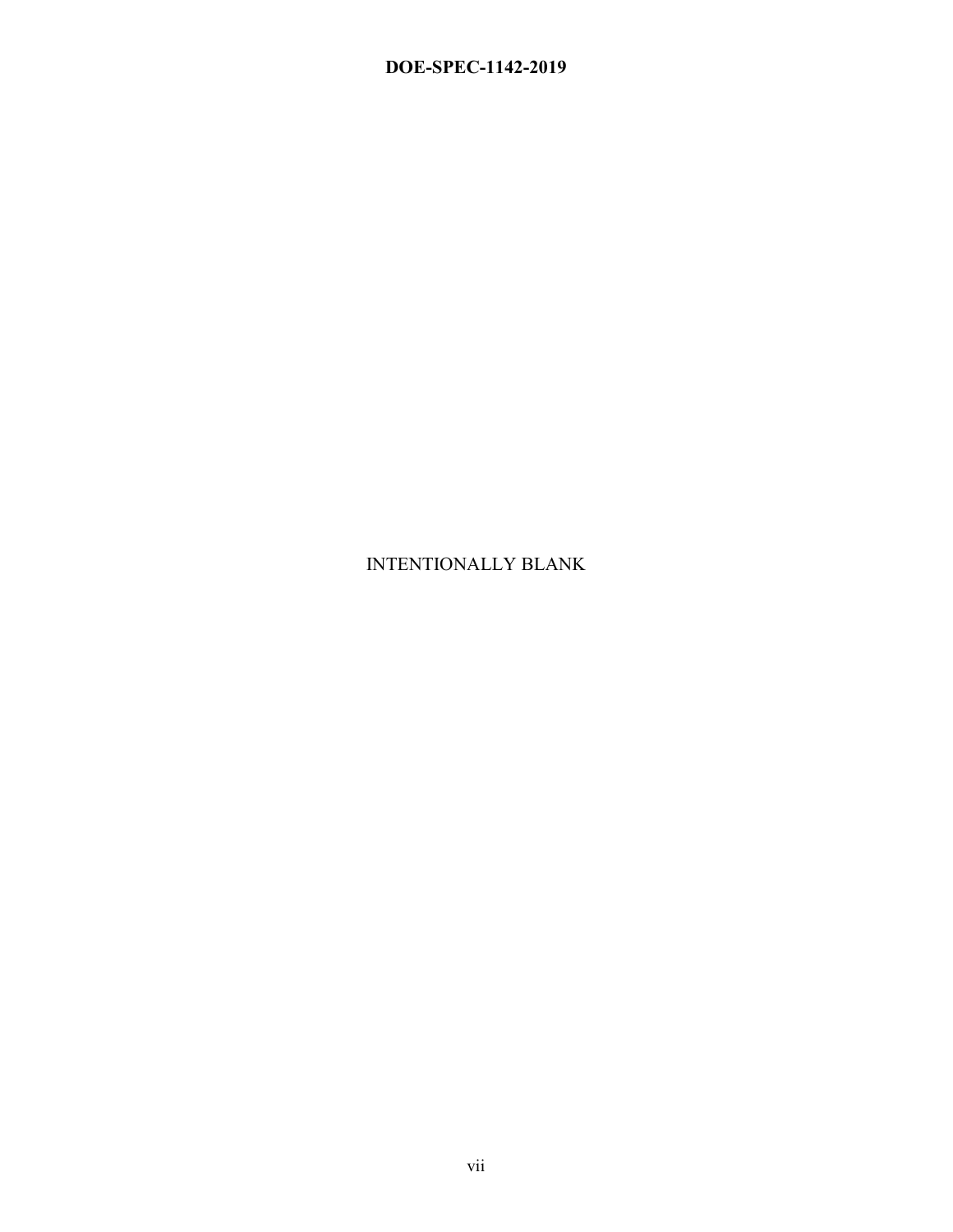#### <span id="page-7-0"></span>1. SCOPE

This specification is for beryllium lymphocyte proliferation tests (BeLPT) used for detecting whether an individual has developed a **sensitization to beryllium** and for clinical evaluation and diagnosis of patients for chronic beryllium disease (CBD). However, a lung biopsy is needed to fully establish the presence of CBD. This specification should be used in all contracts with laboratories for the purchase of BeLPT Services.

#### <span id="page-7-1"></span>2. BACKGROUND

Beryllium (Be) is a lightweight metal that can cause a chronic hypersensitivity-like immune response that leads to a chronic lung disease called berylliosis or chronic beryllium disease (CBD). The disability associated with CBD is primarily due to lung damage caused by an immune response to beryllium retained in the lung. Development of this disease process is a function of beryllium exposure, an individual's ability to mount a beryllium-specific, cellmediated immune response to beryllium (called sensitivity), their ability to develop granulomatous responses and possibly other factors.

Testing for an individual's sensitivity to beryllium using an *in vitro* assay is currently used as a screening assay for beryllium exposed workers, as part of the diagnostic criteria for CBD, and for surveillance in identifying potentially unhealthy working conditions. The following protocols have been developed to optimize and standardize beryllium sensitivity testing through the lymphocyte proliferation assay.

Due to the complexity of the test, the procedures described here require training and experience to render reproducible and reliable results. Individuals requesting studies dealing with beryllium sensitization or CBD status should use facilities with an established and continuing record of satisfactory performance.

#### <span id="page-7-2"></span>3. PRINCIPLE

When a T cell antigen receptor recognizes a specific antigenic substance bound to a human leukocyte antigen (HLA) Class I or II molecule, the T cell responds in a variety of ways (for example secreting inflammatory cytokines and/or undergoing cell division). Each T lymphocyte expresses only a single T cell antigen receptor. When sufficient numbers of specific T cells are present (usually greater than l/10,000), the response of specific T cells can be detected clinically by either *in vitro* or *in vivo* testing. The *in vivo* response is usually measured as a delayed hypersensitivity skin test. The *in vitro* T cell response is normally measured by recording the proliferation response of the cells to beryllium *in vitro*. When an individual has a clinically measurable response to a specific antigen, the individual is said to be sensitive or hypersensitive to that antigen. In the case of Be hypersensitivity, the metal binds to some host proteins and change the conformation such that in a conducive HLA background, an immune response will be triggered.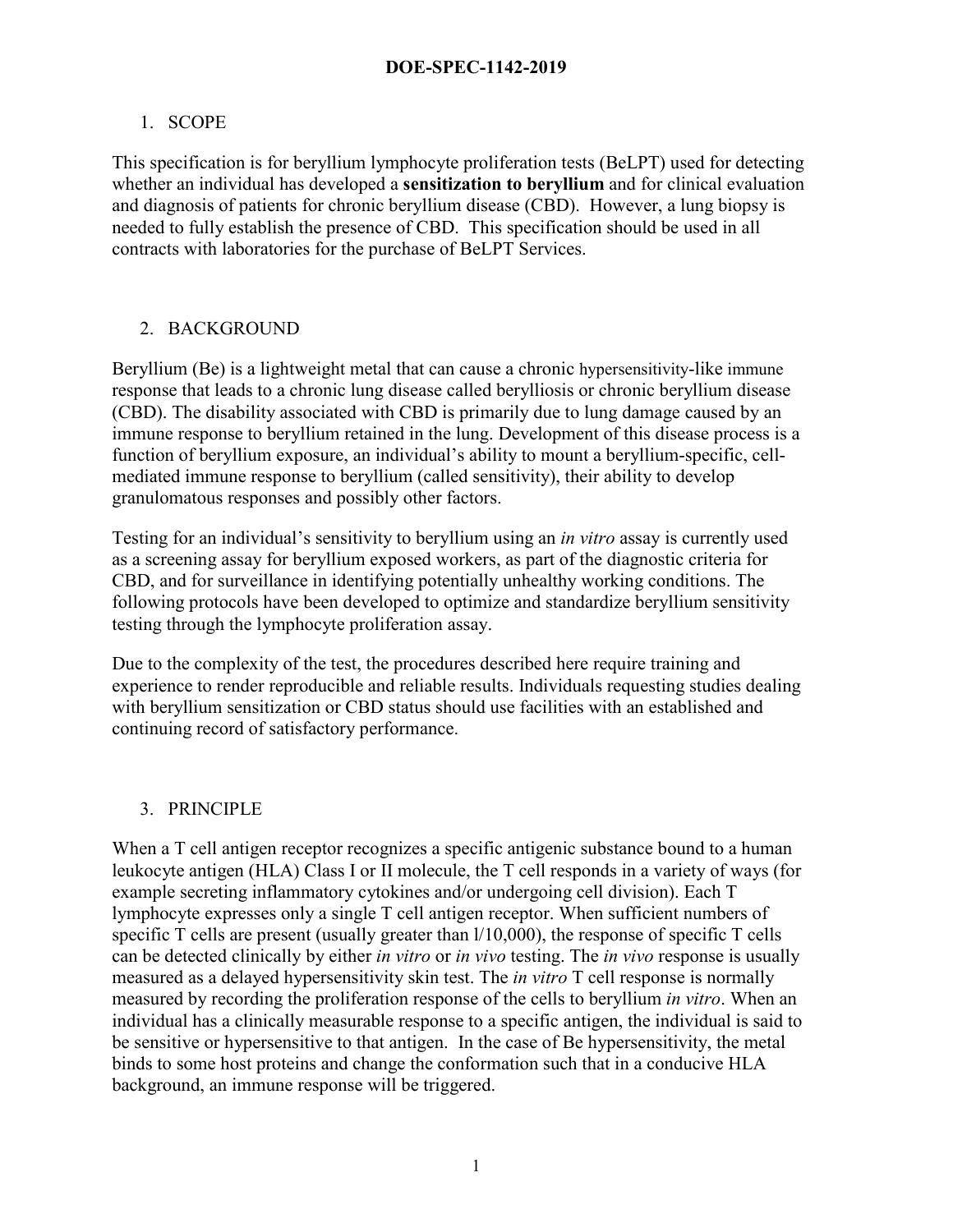Beryllium can be a component of antigens and is associated with a granulomatous hypersensitivity disorder in a small number (up to 15%) of individuals in an exposed population. Large numbers of CD4+ T-lymphocytes accumulate in the lung in chronic beryllium disease (Rossman et al, 1988, and Saltini et al, 1989). The reactivity of these lymphocytes to beryllium provides a specific and sensitive laboratory test for differentiating chronic beryllium disease from sarcoidosis (Rossman et al, 1988). In chronic beryllium disease, the beryllium reactivity of lymphocytes obtained by bronchoalveolar lavage is generally greater than the reactivity of lymphocytes obtained from the peripheral blood. By measuring the reactivity of lymphocytes obtained from the peripheral blood, beryllium sensitivity can also be detected in workers without disease (Kreiss et al, 1993). Some of the workers without disease that have been identified by positive blood proliferation responses to beryllium have gone on to develop disease. The rate of CBD varies according to industry, with higher exposure settings resulting in higher CBD rates.

#### <span id="page-8-0"></span>4. APPLICATION

Beryllium sensitivity testing is used as a screening tool for beryllium sensitization and possible chronic beryllium disease, as a surveillance tool for identifying potentially hazardous working conditions, and as part of the diagnostic criteria for CBD. The blood lymphocyte proliferation test for beryllium sensitization (BeLPT) is a screening test with a sensitivity and specificity that is not clearly defined at this time. This is attributable to the fact that the populations of normal people have not had lung biopsy and bronchoalveolar lavage to include or exclude chronic beryllium disease. The positive predictive value (PPV) of two positive or abnormal BeLPTs for beryllium sensitization is estimated to be 97-98%. However, the PPV for predicting CBD is lesswell established and has ranged from 35 to 65 percent in different cohorts (NRC 2008). The bronchoalveolar lavage lymphocyte proliferation test (BAL-LPT) is the preferred test for beryllium sensitization as part of the diagnostic criteria for identifying pulmonary CBD. The blood BeLPT may be more reliable in detection of extra-pulmonary CBD.

#### <span id="page-8-1"></span>5. TRITIATED THYMIDINE UPTAKE PROCEDURE FOR DETERMINING BERYLLIUM SENSITIZATION

#### <span id="page-8-2"></span>5.1 EQUIPMENT

- 5.1.1. Beta radiation Liquid Scintillation Counter (LSC) such as TopCount, MicroBeta or similar instrument that count beta emissions from harvested filters
- 5.1.2. Liquid Scintillation Counter for swipe surveillance of lab with appropriate vials and swipes.
- 5.1.3. Class II Biological safety cabinet
- 5.1.4. Cell Counter that counts the number of cells present in a solution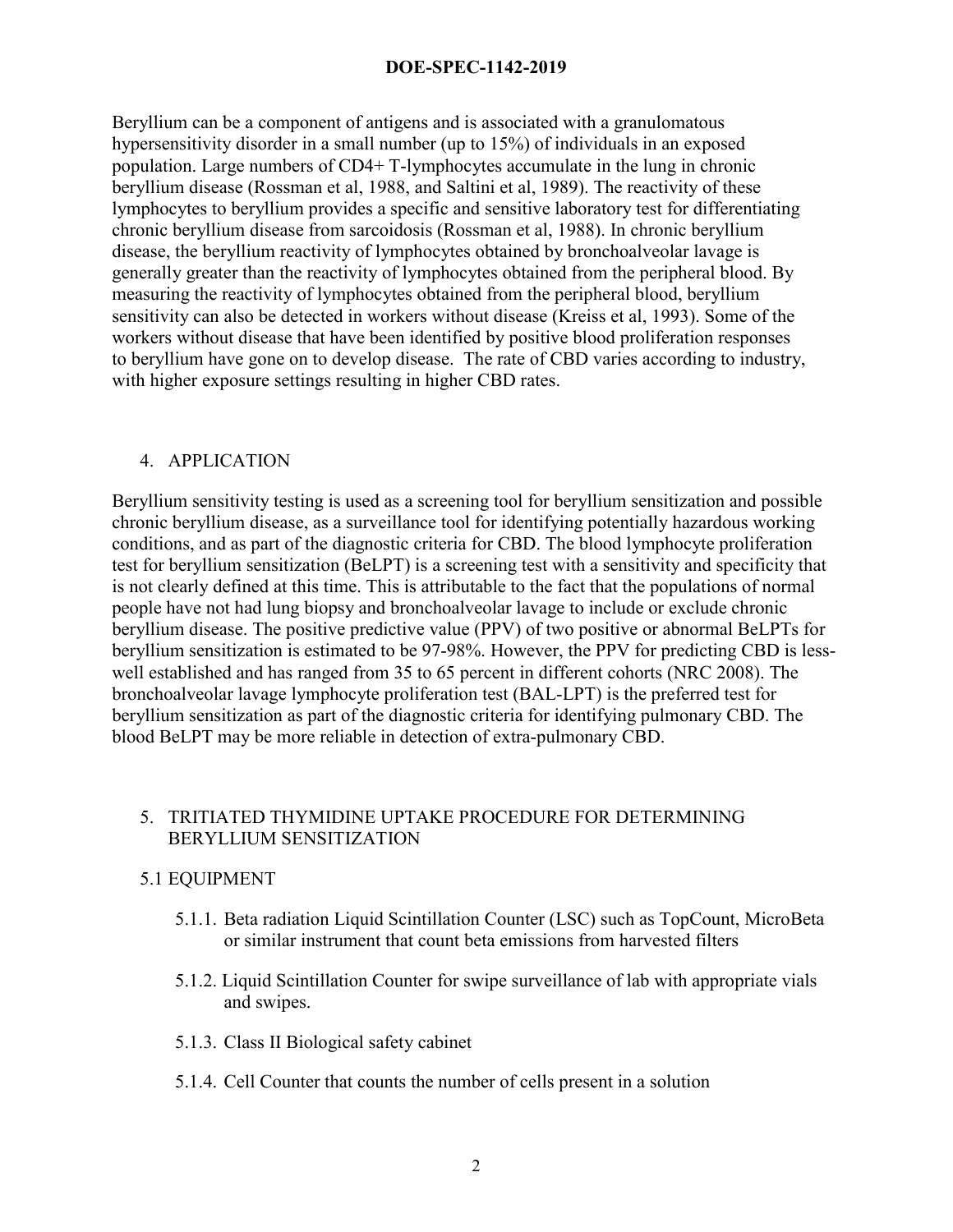- 5.1.5. Centrifuges with 50ml conical centrifuge tube capacity
- 5.1.6. Harvester (96 well) that will aspirate cells in culture plates onto a filter for beta counting
- 5.1.7. Incubators for cell culture at 37ºC and 5-10% CO2 with approximately 70% humidity
- 5.1.8 Multi channel and Single channel pipettors and sterile tips.
- 5.1.7. Liquid Handling System (optional) to fill tissue culture plates with reagents.

#### <span id="page-9-0"></span>5.2 REAGENTS

- 5.2.1 Beryllium sulfate,  $0.2$  M BeSO<sub>4</sub> x 4 H<sub>2</sub>O.
- 5.2.2. RPMI-1640 medium with 25 mM HEPES buffer and 200 mM L-glutamine
- 5.2.3. Human serum, Type AB, male, heat inactivated to eliminate complement activity: Each lot MUST BE TESTED for its ability to (a) support lymphocyte proliferation and exhibit good growth in control wells; (2) demonstrate low toxicity or cell killing; (3) not be overly mitogenic demonstrated by high control counts; (4) exhibit low spontaneous incorporation of thymidine; and (5) exhibit good response to known abnormal. It is aliquoted and stored at -20°C until use. It should not be refrozen after aliquot is thawed. Reference range for each lot of serum is necessary.

Note: Some laboratories may elect to use alternatives to the serum referenced above. However, an alternative serum should be tested for the same attributes listed here and its performance documented prior to use.

- 5.2.4. Penicillin-streptomycin, 100 U and 50µgm/ml respectively or 50 µg/ml gentamicin sulfate
- 5.2.5. L-glutamine-200 mM (100X), liquid such as Gibco Cat. No.25030-081. Store at 5 to -20°C. Thaw. Store thawed reagent at refrigerator temperature. Good for 2-4 weeks. Protect from light. A pH near 7.4 is advisable since higher pH has been observed to result in poor cell growth. Check Certificate of Analysis. See SDS for hazards.
- 5.2.6. Phosphate-buffered balanced salt solution (PBS) such as Hank's, Dulbecco's, etc..
- 5.2.7. Tritiated Thymidine (thymidine, [methyl-<sup>3</sup>H]) (specific activity 2-10 Ci/mM).
- 5.2.8. Positive Growth Controls known to stimulate T cell lymphocytes. Choose two of the following: plant mitogens such as phytohemagglutinin (PHA; preferred), and concanavalin-A (ConA) and/or recall antigens suitable for population such as Candida albicans allergenic extract or tetanus toxoid. These growth controls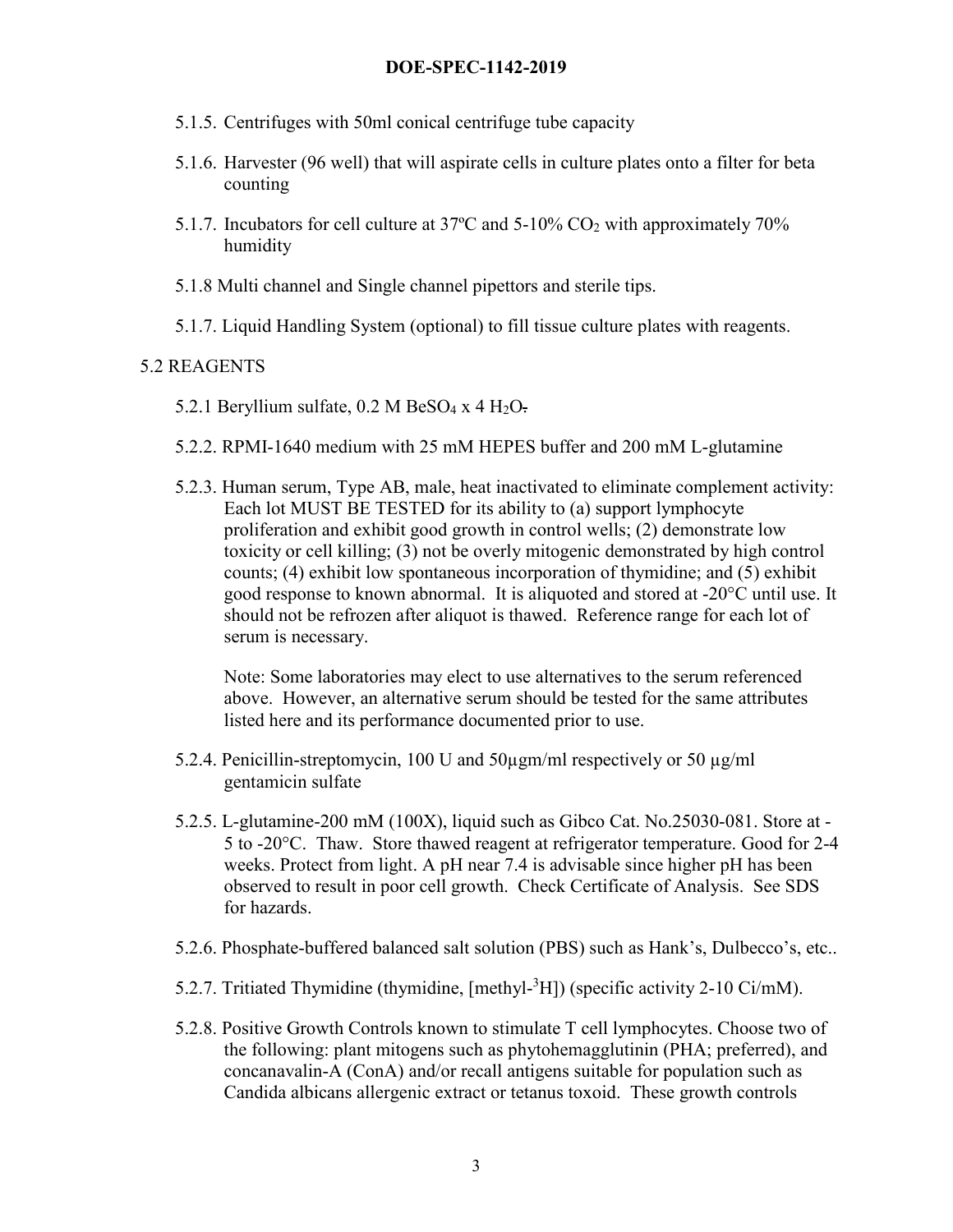should be prepared in a concentration known to stimulate lymphocyte proliferation optimally. Titrating of these controls to determine optimal concentration is advised.

- 5.2.9. Density gradient solution for blood mononuclear cell separation (i.e., Ficoll-Hypaque, Histopaque, etc.). Once opened, store solutions at 4°C and warm to room temperature before use.
- 5.2.10. Liquid Scintillation Counter Cocktail compatible with Liquid Scintillation. Counters in use in 5.1.1.
- 5.2.11. Cell counter controls for quality check of instrument. Low Abnormal, Normal, and High Abnormal controls should be included.

#### <span id="page-10-0"></span>5.3 PREPARATION OF REAGENTS

- 5.3.1. Beryllium Sulfate (0.2 M BeSO4 x 4 H2O). Store at room temperature. Same for other salts of beryllium if used. Aliquot a working amount of  $0.2 \text{ M } \text{BeSO}_4$  and sterilize by filtration with a  $0.22 \mu m$  Millipore filter. Prepare BeSO<sub>4</sub> dilutions fresh for each assay using the 0.2 M stock solution using aseptic techniques.
	- 5.3.3.1. Make a 1:10 dilution of BeSO4 solution with phosphate buffered saline solution,  $Ca++$  and Mg++ free.
	- 5.3.3.2. Continue making serial dilutions with RPMI-1640 medium with 25 mM HEPES buffer and 200 mM L-glutamine to create three dilutions of 2  $\mu$ M BeSO<sub>4</sub>, 20  $\mu$ M BeSO<sub>4</sub>, and 200  $\mu$ M BeSO<sub>4</sub>. When added to wells, this will give 1, 10, and 100  $\mu$ M BeSO<sub>4</sub> concentrations of beryllium.
- 5.3.2. Complete Growth Medium (CGM) should be prepared using sterile technique to a final concentration of 10% human AB serum, 1% L-glutamine, and 1% penicillin/streptomycin using RPMI-1640 medium with 25mM HEPES buffer and 200 mM L-glutamine. Store at 4°C and label with a "Use By" date. Some laboratories may prefer to make 2X or double concentration of complete growth media (2X CGM) with 20% AB serum, 2% L-glutamine and 2% Pen/Strep in RPMI-1640 medium with 25mM HEPES buffer and 200 mM L-glutamine which is then added to equal volume of substrate in the tissue culture plates.
- 5.3.3. Tritiated Thymidine, (thymidine, [methyl-3H]). Note: tritiated thymidine is a radioactive material, therefore, appropriate safety precautions must be applied to prevent spills, to properly label, and to dispose of contaminated pipettes, vials, microtiter plates and other items in contact with this substance as well as all liquid wastes. Laboratory-specific requirements for technologist training and waste disposal should be developed in consultation with the appropriate radiation safety officer. Prepare a new lot number of tritiated thymidine with in RPMI-1640 medium with 25 mM HEPES buffer and 200 mM L-glutamine to make a concentration that will deliver 1  $\mu$ Ci<sup>3</sup>H to each well.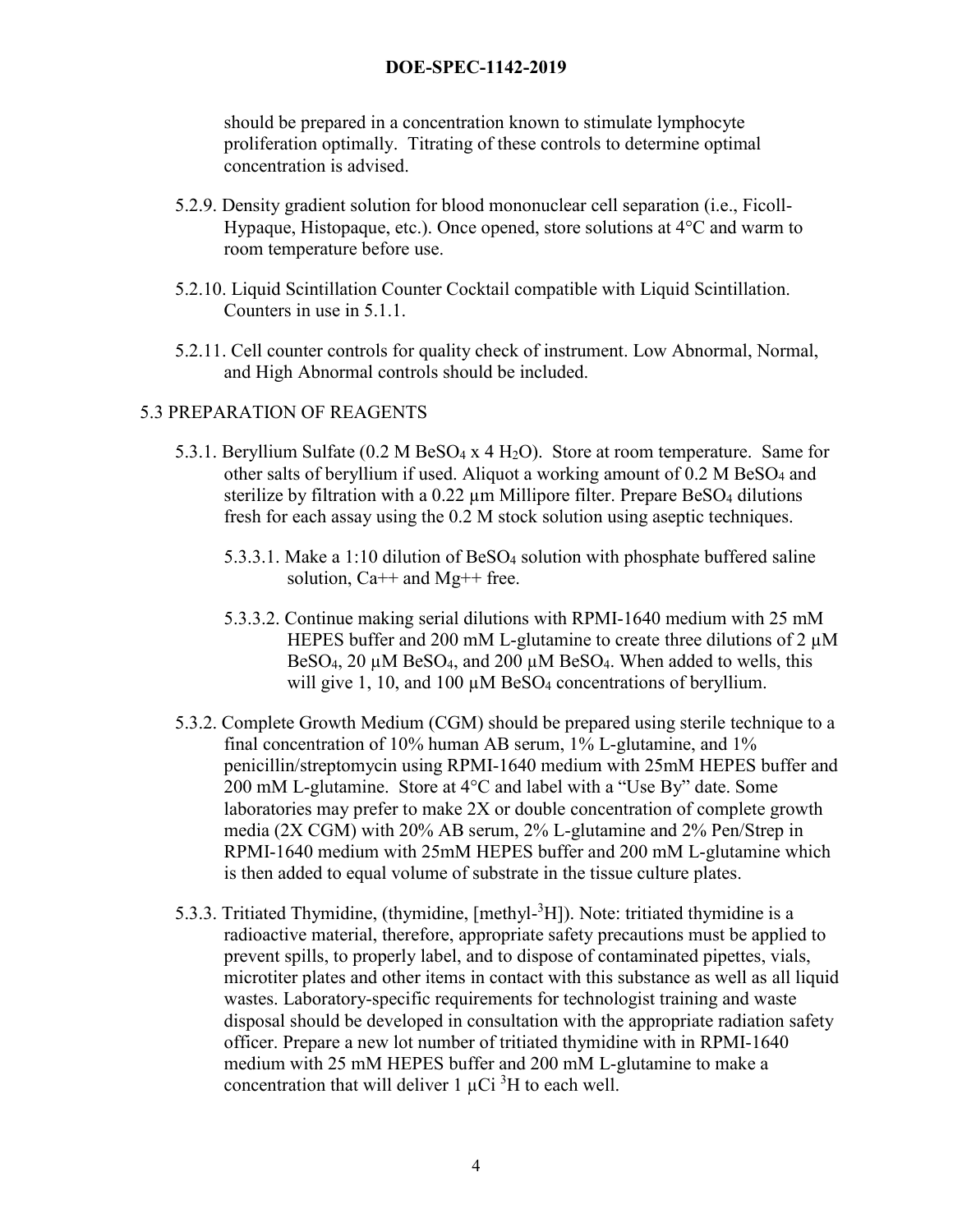5.3.4 Mitogens should be prepared in a concentration known to stimulate lymphocyte proliferation optimally (i.e.,  $\sim$ 30  $\mu$ g/ml in culture and 10  $\mu$ g/ml in culture for PHA and ConA, respectively). It is recommended that a titration of the mitogens or antigens be done to determine concentration for optimal growth.

#### <span id="page-11-0"></span>5.4. QUALITY CONTROL

- 5.4.1. New lots of AB serum are tested for ability to support a response to beryllium. Specifically, the serum should produce stimulation indexes of approximately 1 (but must be < 3) in beryllium-challenged wells for non-sensitized subjects. Also, it should demonstrate low toxicity or cell-killing [i.e., not more than one standardized Ln (SI) (See B.4) should be less than –3.0] in the presence of beryllium. The serum should NOT stimulate excessive lymphocyte proliferation in control wells. Serum lots must exhibit lymphocyte proliferation greater in beryllium-challenged wells than non-beryllium wells for sensitized persons [i.e. greater than 2.5 standardized Ln (SI).
- 5.4.2. The Liquid scintillation counter should be calibrated at regular intervals according to the instrument manufacturer's specifications to ensure optimal performance. Documentation of the calibration should be kept in a readily accessible format.
- 5.4.3. The harvester is checked once or twice daily for radiation contamination, adequate aspiration and washing by harvesting a blank plate through the harvesting process. It is counted on the LSC and all counts must be below established background range for harvester to be placed into use.
- 5.4.4. The cell counter should be calibrated at regular intervals and regular maintenance done according to manufacturer's specifications. Cell count controls should be run each day of instrument's use. Instrument is taken out of use if controls are not within range. Documentation is kept of performance, maintenance and repairs.
- 5.4.5. All pipettes, incubators, centrifuges and timers are checked for accuracy according to manufacturer specifications. Documentation is kept of performance, maintenance and repairs.
- 5.4.6. Each culture plate contains blank wells. Mean counts per minute (CPM) for the blank wells should not exceed the normal range of background counts for the counting instrument used. Documentation of the normal range of background counts should be maintained.
- 5.4.7. Each new technologist should set up approximately 10 to 20 tests in duplicate with other experienced technologists. This can be done using blood submitted, since about 25% of the samples will have enough cells. This should include an abnormal BeLPT if blood is available. Laboratory must follow an established protocol to evaluate new technologists based on statistics described in Appendix B. Annual performance evaluations of staff can be performed similarly.
- 5.4.8. The laboratory should have knowledge of and adherence to applicable standards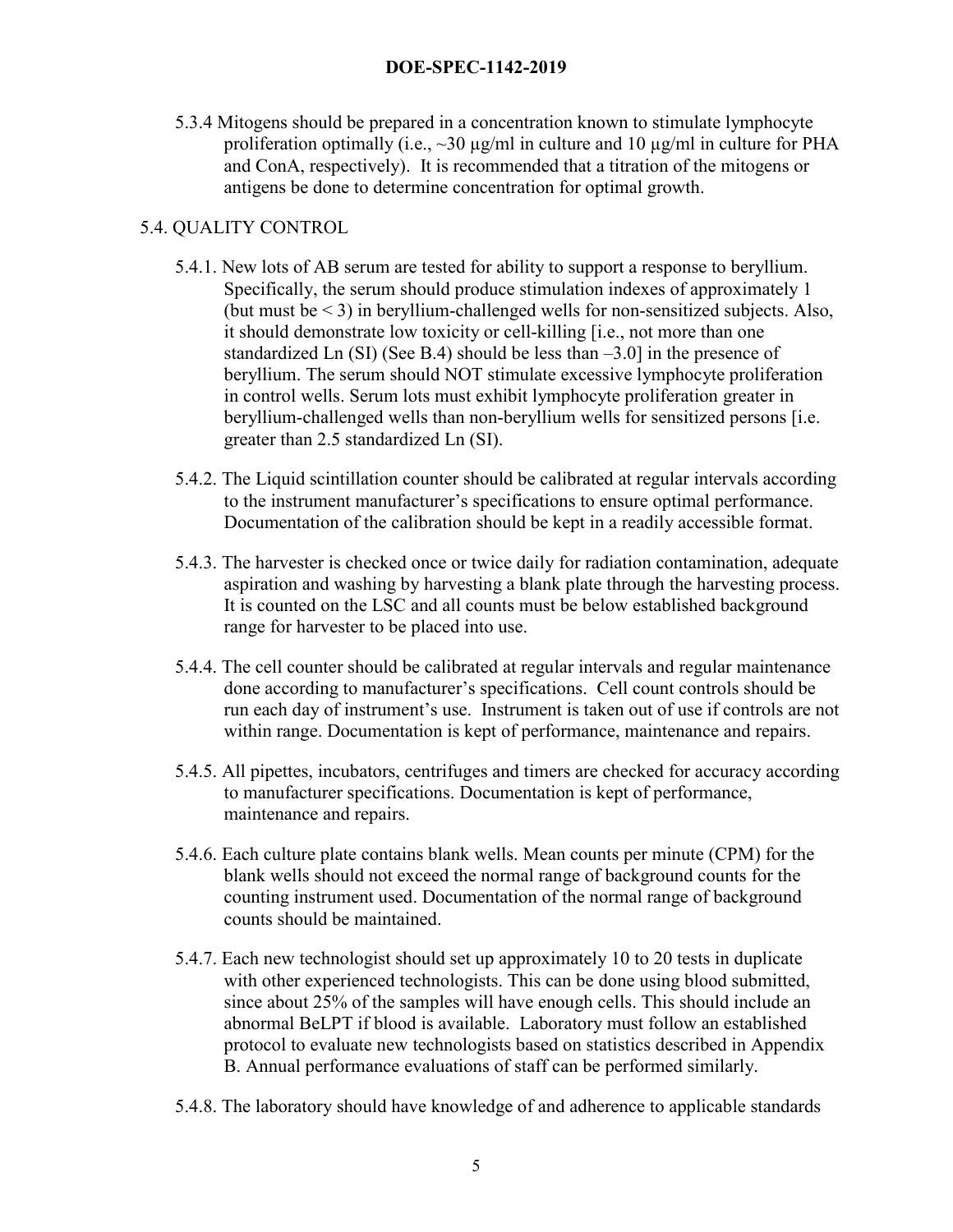for dealing with chemical, biological, radiological hazards, and waste handling procedures. Documentation should be maintained on required training for laboratory personnel in the areas of radiation hazards, blood-borne pathogens, and chemical hazards.

- 5.4.9. Lack of commercial controls for beryllium sensitivity makes it difficult to have a proficiency program. Split sample proficiency using cells drawn from same person at same time and distributed to different laboratories is recommended as alternative. Records of outcomes are analyzed and kept.
- 5.4.10. The laboratory should maintain a log of samples received containing, at a minimum: name and/or identification number, date received, time in transit if greater than 24 hours, and unusual circumstances (e.g., more than 24 hours old, hemolyzed, tubes extremely hot or cold, etc.).
- 5.4.11. It shall be the responsibility of the Laboratory Director or designee to assure that the laboratory meets an external standard of quality assurance and quality control and that the laboratory is in compliance with appropriate State and Federal regulations. Clinical Laboratory Improvement Act (CLIA) certification or equivalent such as the College of American Pathologists (CAP) accreditation is required.

#### <span id="page-12-0"></span>6. BeLPT: BLOOD SPECIMEN

#### <span id="page-12-1"></span>6.1. SAMPLE COLLECTION

Three 10 ml containers of blood collected in sodium heparin are sent at room temperature to arrive at the testing site preferably within 24 to 30 hours (but no more than 48 hours) of being drawn. Receipt of samples as soon as possible after blood draw is preferred since the test is a functional assay. Appropriate insulating material should be used to maintain satisfactory temperature control and to avoid extreme temperature fluctuation of the cells and maximize cell viability during shipping.

The laboratory should have an established policy for how a sample is labelled and if the labeling is acceptable. At a minimum, the tubes should be labeled with two identifiers which match identifiers on paper work (name, SSN, badge or employee number), date and initial of person obtaining sample. An encrypted ID is acceptable if applicable to a single patient and known only to the requesting clinic.

Specimens should not be frozen, refrigerated or exposed to high temperatures during storage or shipping. All blood shipments should comply with IATA 650 regulations for shipping diagnostic substances, Category B, Exempt Human Specimens.

#### <span id="page-12-2"></span>6.2. SAMPLE PREPARATION

6.2.1. Upon receiving a sample, carefully layer blood on density gradient and centrifuge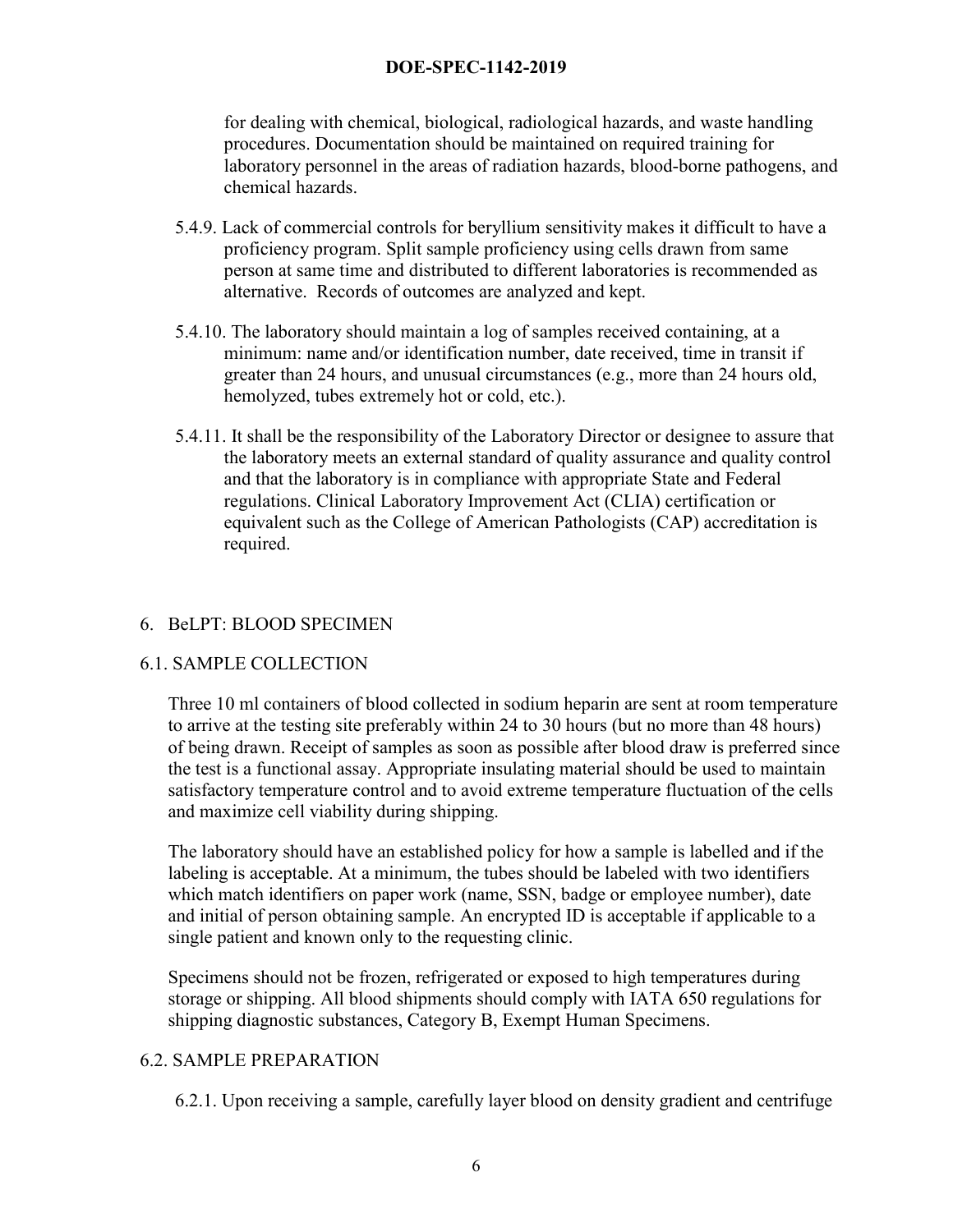according to density gradient manufacturer's recommendations to maximize the yield of mononuclear cells. Aspirate the cell interface with a sterile pipette into a sterile 50 ml conical tube, add sterile phosphate-buffered balanced salt solution and centrifuge. Decant supernatant. Re-suspend the cell button and repeat wash step for a total of 3 washes.

6.2.2. Perform a cell count to according to cell counter's instruction. Determine the amount of Complete Growth Medium (CGM) to add so that the final cell concentration is  $2.5 \times 10^6$  cells/ml.

#### <span id="page-13-0"></span>6.3 PLATE PREPARATION

6.3.1. A 96 well tissue culture plate with a capacity of 300 µl is used. Each tissue culture plate will receive 4 repetitions of 100 µl each of cell suspension in CGM and reagents either RPMI 1640 for unstimulated controls, BeSO4 for beryllium sensitivity, or mitogen/antigen for lymphocyte positive growth controls. A total of 200 µl will be in each well. Use pipette and sterile tips to inoculate wells.

Two separate culture plates are needed with differing incubation times ranging from 3 to 7 days for controls and beryllium sulfate. Mitogen/antigen culture plates are incubated for the optimal growth of each. Incubation is carried out at  $37^{\circ}$ C in an atmosphere of 5-10% carbon dioxide-air with sufficient humidity to prevent drying out of wells.

The plate arrangement calls for the cell suspension in CGM to be added to unstimulated control wells of RPMI 1640, the three BeSO4 concentrations wells and mitogen and/or antigen wells as follows:

- 6.3.1.1. Eight to 12 unstimulated control wells consisting of cell suspension in CGM added to equal amount of RPMI1640 to be incubated for two separate times from 4 days to 7 days;
- 6.3.1.2. Four treated wells for each of the 3 concentrations of BeSO4, to be incubated for two separate times from 4 days to 7 days;
- 6.3.1.3. Four each of mitogen/antigen wells harvested on the optimal day for each stimulant.

#### <span id="page-13-1"></span>6.4 PULSING WITH TRITIATED THYMIDINE

At 6 to 18 hours prior to end of incubation period, add 1  $\mu$ Ci tritiated thymidine to each well and re-incubate for approximately 6 additional hours. At end of incubation period, plates may be harvested or frozen at -20°C until ready for harvest.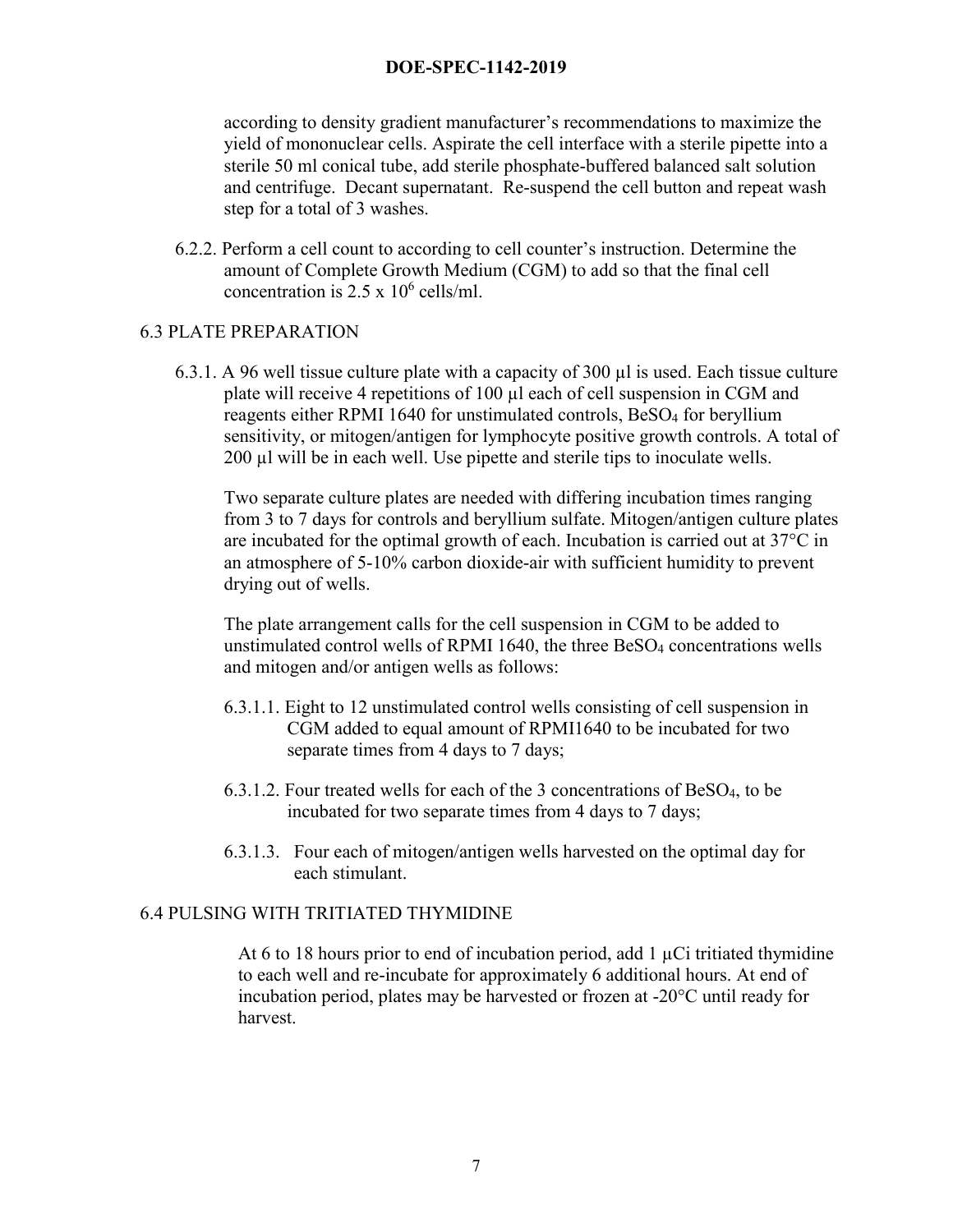#### <span id="page-14-0"></span>6.5 HARVESTING CULTURES AND COUNTING ON LSC

Cultures are harvested using a 96 well harvester and appropriate filter plates for the harvester and beta counter used. Culture plates are aspirated by vacuum onto a filter in the filter plate. All unbound tritiated thymidine is aspirated into a waste container during the wash cycles leaving only tritiated thymidine bound to cells on the filter plates. Filter plates are processed according to the manufacturer's protocol using a suitable cocktail for the Liquid Scintillation Beta Counter. Counts are expressed in counts per minute (CPM). Counting time should be at least one minute per well for a beta emission counter.

#### <span id="page-14-1"></span>7. BeLPT: BRONCHOALVEOLAR LAVAGE (BAL) SPECIMEN

The procedure for performing assay for tritiated thymidine uptake for determining beryllium sensitivity in bronchoalveolar lavage (BAL) specimens, or BAL-BeLPT is as follows:

#### <span id="page-14-2"></span>7.1. SAMPLE COLLECTION

- 7.1.1. For the BAL-BeLPT, the specimen is a saline lavage obtained during bronchoscopy. It is recommended that samples be taken from the wedged position in lingula or right middle lobe. The lavage is performed before the biopsy to avoid contamination with blood. The lavage volume needs to be sufficient to ensure enough cells are recovered to perform the LPT. The specimen must be transported to the laboratory immediately. Temperature should be kept between 15 to 25°C using insulation if necessary.
- 7.1.2. Specimens that cannot be set up for proliferation testing that day must be centrifuged and cell button suspended in RPMI-1640 with antibiotics and processed within 36 hours (no more than one night should pass before the cells are placed into culture for proliferation assays). The test typically requires a minimum of 1 x  $10^6$  cells, but 7-10 x  $10^6$  cells is recommended. Samples should be labelled according to laboratory-established protocol set forth for blood samples (see 6.1).

Laboratories may require advance notice for accepting a BAL BeLPT.

#### <span id="page-14-3"></span>7.2 SAMPLE PREPARATION – IN HOUSE

- Note: It may be difficult to obtain sufficient cells to achieve the required final cell concentration. Accordingly, the assay should be performed on the original lavage cell preparation and a density gradient separation is done only if there are sufficient cells--rare. The cell recovery in the gradient is considerably less than 100%. Laboratory experience in cell recovery should be the guide. In patients with end-stage lung disease there are often increased numbers of neutrophils which can be removed by density gradient centrifugation (if PMN>20%).
- 7.2.1. Note volume of lavage on summary sheet. Give a brief description of the fluid (cloudy, bloody, etc.).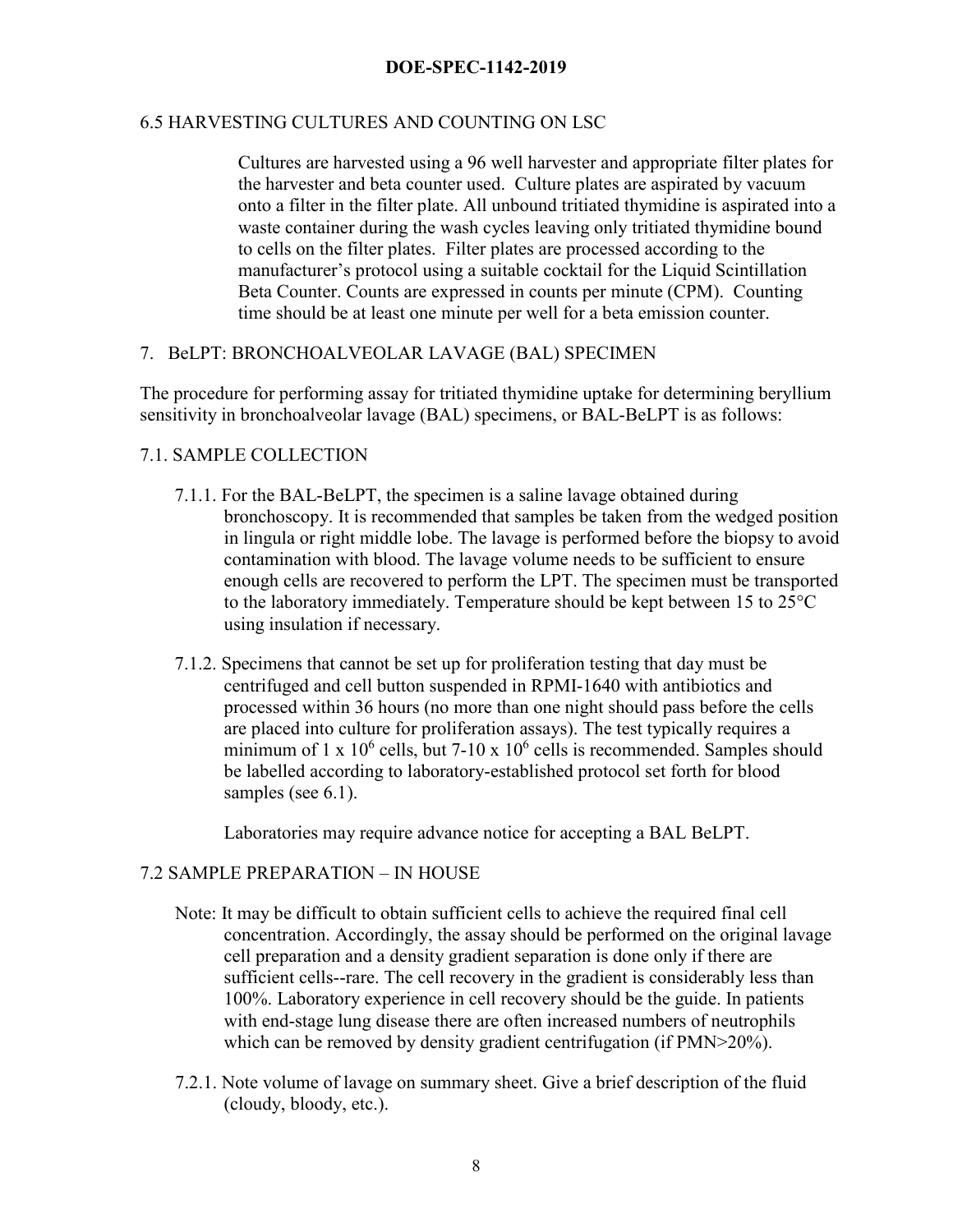- 7.2.2. Mix BAL and remove 2 3 ml of lavage for differential if needed.
- 7.2.3. Transfer lavage to 50 ml centrifuge tube(s), and centrifuge for 20 minutes at 400 x g. Wash the cells 2-3 times with sterile phosphate-buffered balanced salt (PBS) solution to be certain all surfactant proteins are removed.
- 7.2.4. The cells are counted similar to procedure in 6.2.2 above except final concentration should be  $1.0 \times 10^6$  cells/ml. Note: Since there is no mononuclear separation step with BAL, the cellular components of the final suspension consist of multiple cell types in addition to lymphocytes. Note: higher percentage of lymphocytes (usually  $> 15\%$ ) in BAL is associated with higher chance of a positive test result.

#### <span id="page-15-0"></span>7.3 SAMPLE PREPARATION – OUTSIDE SOURCE

Contact testing laboratory prior to collecting specimens. Specimens should not be collected or delivered on weekends or holidays.

- 7.3.1. Mix fluid and remove 3-5 ml of lavage for cell differential or provide cytospin prep or results of CBC differential if done at site.
- 7.3.2. Transfer remaining sample into 50 ml conical centrifuge tubes.
- 7.3.3. Centrifuge the specimen 1400 rpm x 10 minutes.
- 7.3.4. Carefully remove the supernatant. Gently resuspend the cell pellet.
- 7.3.5. Add 19 ml of RPMI + 1 ml of Penicillin-Streptomycin.
- 7.3.6. Seal specimen for shipping. Recommend placing parafilm over cap.
- 7.3.7. Ship according to IATA regulations.
- 7.3.8. Notify Laboratory of shipment and tracking number.
- 7.3.9. NOTE: Samples must processed within 36 hours.

#### <span id="page-15-1"></span>7.4 PLATE PREPARATION

- 7.4.1. Concentrations of beryllium sulfate are made fresh just prior to plate preparation. See section 6.3. Laboratories may differ in concentrations to use. At least 3 concentrations on each of 2-3 different incubation periods between 4 and  $7$ days<sup>[1](#page-15-2)</sup> should be performed.
- 7.4.2. Each LPT must have:
	- 8-12 wells of RPMI for un-stimulated controls to be harvested with the

<span id="page-15-2"></span><sup>&</sup>lt;sup>1</sup> Some labs use incubation periods between 2-3 days and 4-5 days.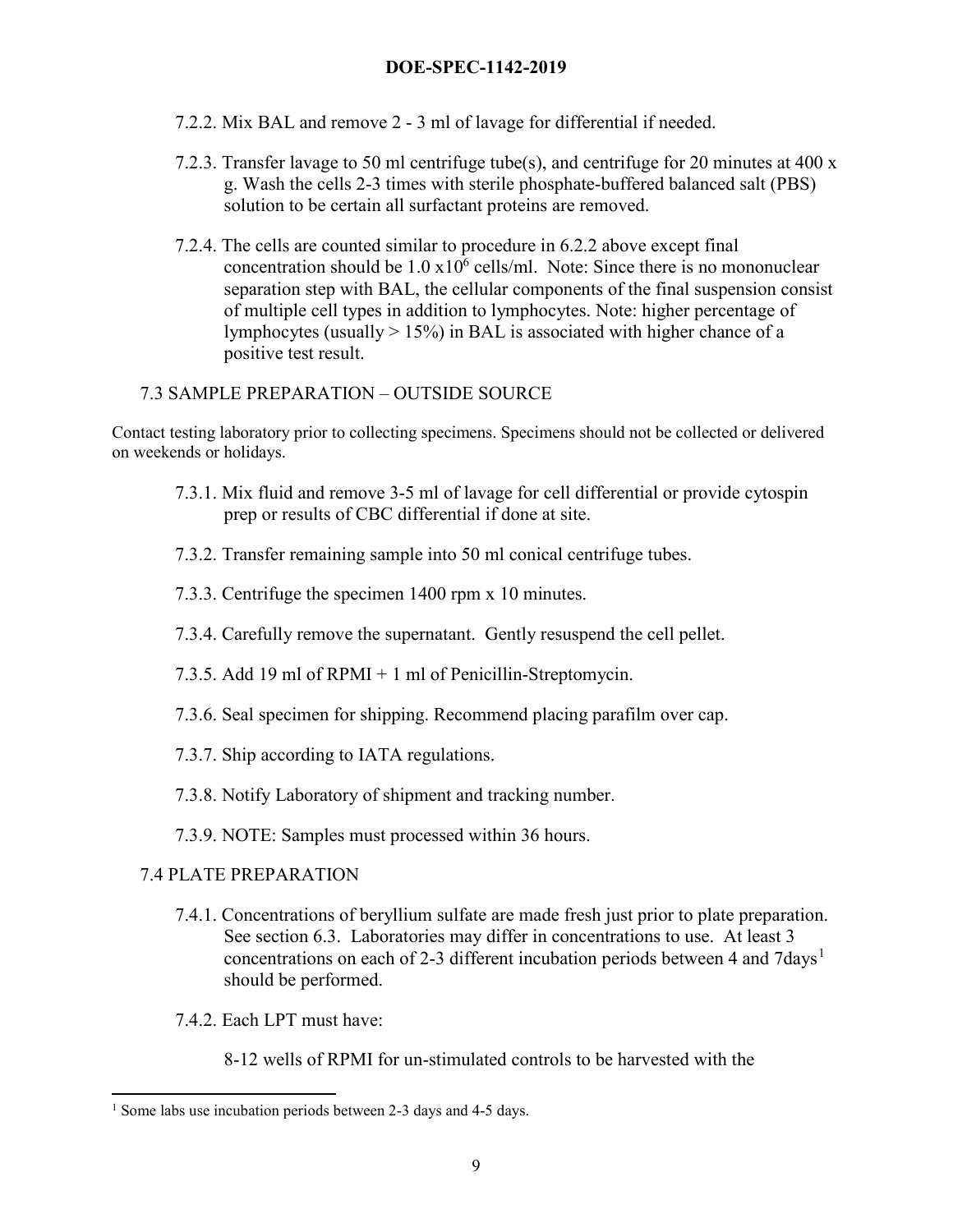accompanying beryllium treated wells.

- 4 beryllium treated wells for each concentrations of BeSO4 to be harvested.
- 4 Mitogen/antigen #1wells (harvest on the optimal day).
- 4 Mitogen/antigen #2 wells (harvest on the optimal day).
- 7.4.3. If cell yield is low, the minimum acceptable assay is:

8 unstimulated controls

4 beryllium treated wells for each concentrations of BeSO4 to be harvested

1 well of each mitogen/antigen #1 and #2 for total of 2 wells

- 7.4.4. Each well will receive equal amounts of cell suspension in CGM and reagents (RPMI 1640, BeSO<sub>4</sub>, and mitogen/ antigen). 100 $\mu$ l each for a total of 200  $\mu$ l in each well is a suggested amount. This provides  $1 \times 10^5$  cells/well
- 7.4.5. Incubation, addition of tritiated thymidine, harvesting and counting are same as in section 6 above.
- 7.4.6. BAL Differential.<sup>[2](#page-16-1)</sup> BAL preparations from normal individuals usually consist of 80- 90% alveolar macrophages. However, in beryllium disease higher percentages of lymphocytes are typically observed. A cytospin preparation of the BAL can be made and cells differentiated. At least 200 cells should be counted. Only peripheral blood cell types and histiocytes or alveolar macrophages are included. Other cellular components such as epithelial and bronchial lining cells are not. RBCs, bacteria, or yeast and fungi should be noted.

| Lymphocytes<br>$\frac{0}{0}$ ; | Alveolar macrophages<br>$\frac{0}{0}$ |               |
|--------------------------------|---------------------------------------|---------------|
| Eosinophils<br>$\frac{6}{3}$   | Granulocytes incl. neutrophils        | $\frac{0}{0}$ |
| Basophils<br>$\frac{0}{0}$ .   |                                       |               |

Note presence of intracellular or extracellular bacteria, red blood cells, fungal elements and yeast. Also note presence of brownish intracellular material (indicates smoker) and nuclear debris (indicates problems with lavage procedure).

### <span id="page-16-0"></span>8. CALCULATIONS

The measurement of lymphocyte proliferation is based on beta particle counts from the tritiated thymidine. The data are analyzed by comparing counts from BeSO<sub>4</sub> exposed wells and mitogen/antigen exposed wells to the counts from unexposed control wells. The laboratory must also calculate the metrics it uses to determine if a test is acceptable, and whether the result is

<span id="page-16-1"></span> <sup>2</sup> Some BeLPT testing laboratories have this analysis done separately by a clinical hematology laboratory.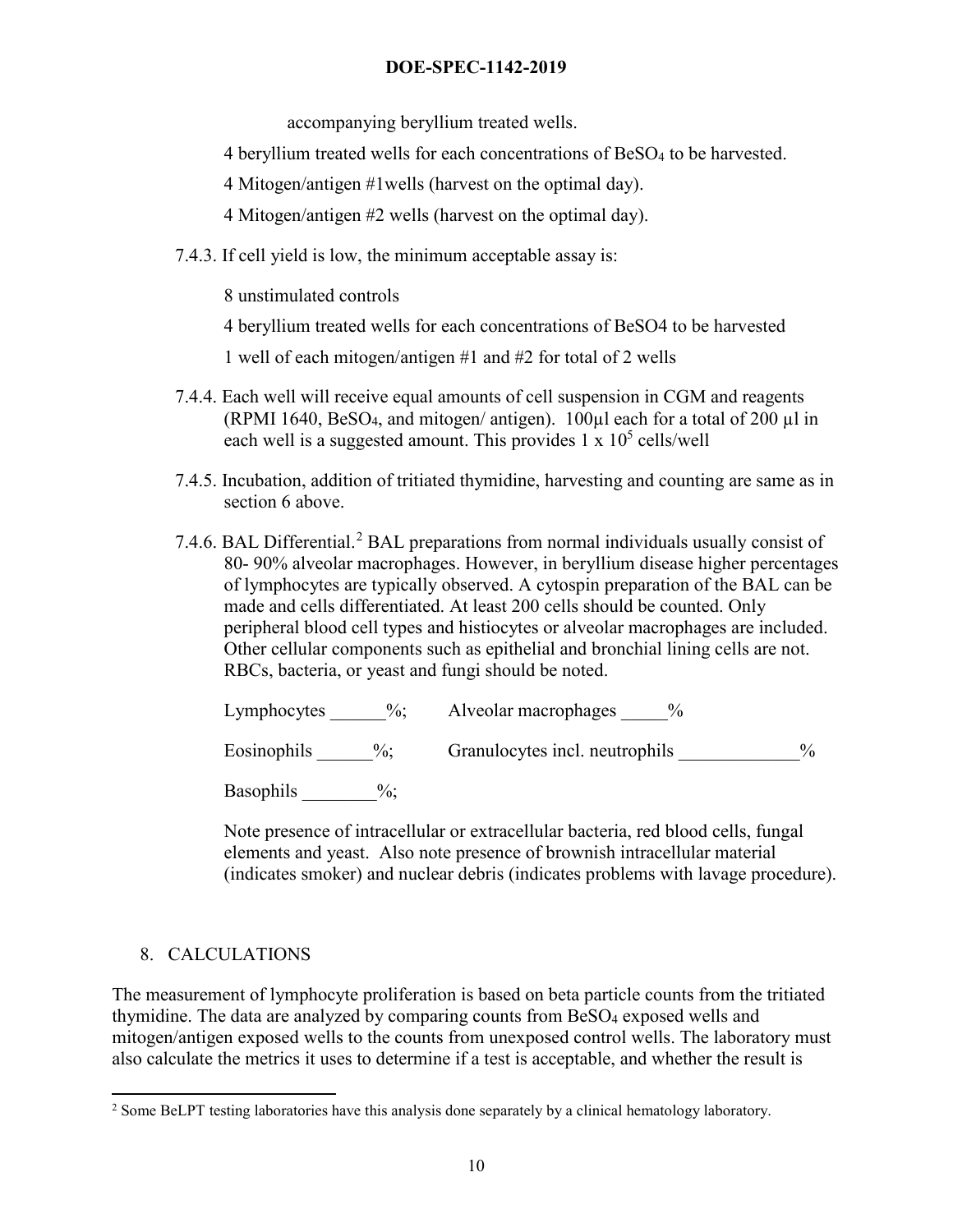normal, abnormal, or borderline. Electronic copies of count data and all calculations must be provided to the client upon request.

The key elements of the analytic approach include:

- Calculation of a stimulation index (SI) to compare the response in treated wells to the response in unexposed control wells for each of the treated sets (BeSO<sub>4</sub> concentrations and day combinations)
- Calculation of a serum specific cut-point for SI to identify biologically abnormal responses. The cut-point is determined from a statistical distribution of highest SIs from an unexposed reference population using an appropriate method to ensure that a minimum number of unexposed would exceed the limit (ex: 1 in 1000 or the 99.9%tile)
- Appropriate statistical method for determining if the SIs are statistically abnormal
- Calculation of positive controls to ensure the cells are healthy
- Calculation of a metric, such as coefficient of variation (CV), for replicate sets to ensure excess variance doesn't exist, i.e., the data are sufficiently close together to analyze

Comparison of the SIs to the calculated cut-point examines whether a patient's responses differ from those of individuals not exposed to beryllium, or a biological abnormal. In order to test whether a patient's exposed well counts and control well counts differ statistically, most approaches require that counts follow an approximately normal distribution. Thus, it is recommended that the natural log transformation should be used, but not necessary if methods robust to outliers are utilized. Calculation of positive controls and of the CV, or similar metric, ensures that the test is viable and will allow sound interpretation of results.

Two validated methods are provided here as example analytic approaches.

#### <span id="page-17-0"></span>8.1 LEAST SQUARES METHOD

See Appendix B Calculation of Results using the Least Squares Method for more detailed information

- a. For each treatment group, calculate a metric called a "stimulation index" (SI) that is a ratio of the response in treated wells to the response in unexposed control wells (see Appendix B.3).
- b. For each treatment group, calculate a metric called a standardized natural log SI [standardized Ln(SI)] that uses the amount of well-to-well variance in the test to estimate the standard error of the Ln(SI). The standardized Ln(SI) is obtained by dividing the Ln(SI) by its standard error (see Appendix B.4-B.6). This standardized statistic indicates the extent to which the Ln(SI) differs from the reference value of zero. Large (i.e., greater than 2.5) positive values indicate a response to beryllium.
- c. Establish a reference data set for each serum, and determine the Ln of the maximum SI for each BeLPT. Calculate the mean (M) and standard deviation (SD) of the Ln (maximum SI) for the reference data set (see Appendix B section B.10).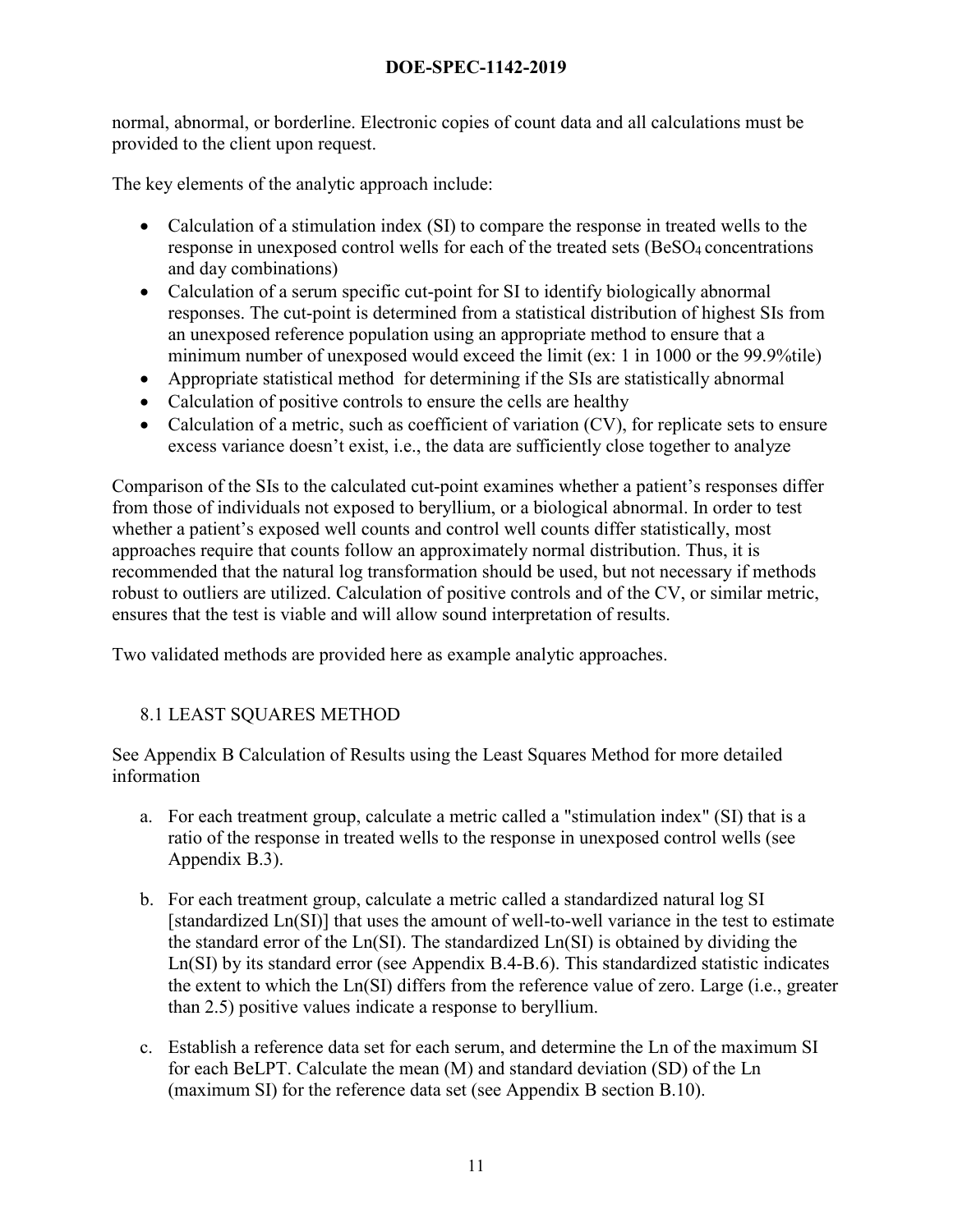d. Calculate a metric called the "standardized maximum Ln (SI)." First, find the treatment group with the largest Ln (SI), i.e., the maximum Ln (SI). Next, subtract the value of M for the reference data set and divide by the standard deviation, i.e., [maximum Ln (SI)- M]/SD. This metric compares the strongest response for each BeLPT with the strongest responses from normal individuals in the reference data set.

#### <span id="page-18-0"></span>8.2 ALTERNATIVE OUTLIER RESISTANT METHOD

An alternative outlier resistant method that calculates estimates of the SIs, standard deviations (SDs), and the coefficients of variation (CVs) could also be used. An example of another outlier resistant method is given in Frome 1996. To calculate the SI, the mean CPM of wells treated (stimulated) is divided by the mean control CPM (no stimulation):

> $SI =$ mean CPM of wells with mitogen or antigen mean CPM of wells with media

Some laboratories use different statistical programs generate results. Alternative approaches are acceptable as long as the CV for the background is used to establish outliers and boundary conditions for normal, abnormal, borderline results. In all cases, established protocols for each laboratory should document the methodologies used.

#### <span id="page-18-1"></span>9. RESULTS

The results of BeLPT tests shall be reported as uninterpretable, abnormal, normal, or borderline. Each term is defined as follows:

*Normal:* Cells display a normal response to beryllium sulfate.

*Abnormal:* Two or more Be concentrations greater than the stimulation index.

*Borderline:* One Be concentration is greater than the stimulation index.

*Uninterpretable:* Results that cannot be interpreted due to assay variations such as large statistical variability on cell growth, increased cell death in test wells, over-proliferation observed in control wells, or poor stimulation from mitogen.

*Unacceptable sample:* Unacceptable is used to describe samples that cannot be reliably assayed due to insufficient white blood cells isolated from original sample, or too small of blood volume, or late delivery (>48 hours) of blood sample to performing laboratory. In such cases, acquisition of a new sample is recommended for the BeLPT.

If a test is uninterpretable, a repeat is recommended. However, if an unacceptable result is reported to the beryllium registry, such results must be reported as unsatisfactory, listed as "UNSAT" according standard registry terminology. If a test is abnormal or borderline, then two duplicate repeat BeLPTs should be requested. Usually, these tests will be performed in two different laboratories or in one laboratory utilizing two different sera. If at least two of the three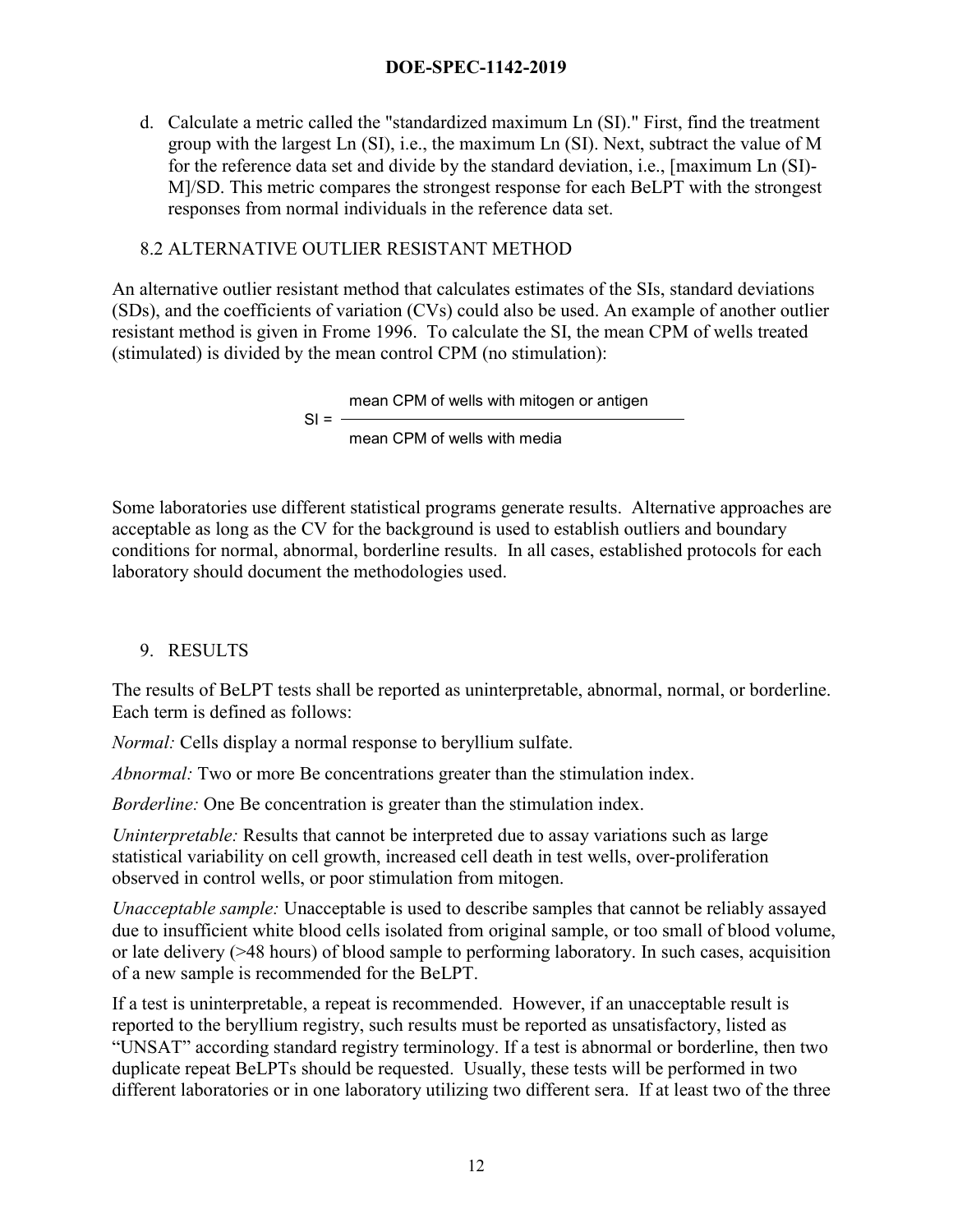BeLPT tests are abnormal, the patient is deemed beryllium sensitized.

Please note that guidance published by the American Thoracic Society (ATS) in 2014 reported the diagnostic criteria for beryllium sensitization to be (Balmes 2014):

- 1. Two abnormal blood BeLPT results; or
- 2. One abnormal and one borderline blood BeLPT; or
- 3. One abnormal BeLPT test of alveolar lung lavage cells; or
- 4. Three borderline abnormal blood BeLPTs.

Therefore, the criteria for reporting beryllium sensitization may be updated in a revision pending for the DOE's 10 CFR 850 on the Chronic Beryllium Disease Prevention Program.

The BeLPT shall be reported as unacceptable if any of the following criteria are NOT met:

- a. Background counts should be within the acceptable level for the counting instrument (determined as part of the quality control procedures, typically less than 50 CPM).
- b. Background counts for complete media should be done with equal volumes of RPMI and complete media processed according to blood LPT standard process. The control well counts should be at least 2 times higher than the mean of the background of complete media counts (as a qualitative measure).
- c. Mitogen-stimulated or antigen-stimulated wells should clearly demonstrate lymphocyte proliferation [standardized Ln (SI) greater than 3.0]. Alternative is to determine mean SI for mitogens or antigens by testing normal control persons.
- d. The internal variability for control wells or beryllium stimulated wells is acceptable. The standard deviation of natural log transformed count data for control wells should be less than 0.95, and for the Be treated wells it should be less than 1.5 when 12 control wells are used and 4 beryllium stimulated wells are used for each treatment group. These values are guidelines that are most useful when there is no evidence for a beryllium response.
- e. At least half of the standardized Ln (SI)s are greater than -3 (i.e., no strong evidence of cell killing).

A BeLPT shall be reported as an abnormal test if both of the following criteria are met:

- a. The standardized maximum Ln (SI) is greater than 3.l.
- b. At least two standardized Ln (SI) s are greater than 2.5 indicating a positive response to beryllium.

A large positive value of the standardized maximum SI indicates a "biological positive" test, i.e., it indicates by how many standard deviations this metric exceeds the typical maximum response for normal individuals in that serum. Two or more large standardized Ln (SI) s indicates a "statistically positive" test.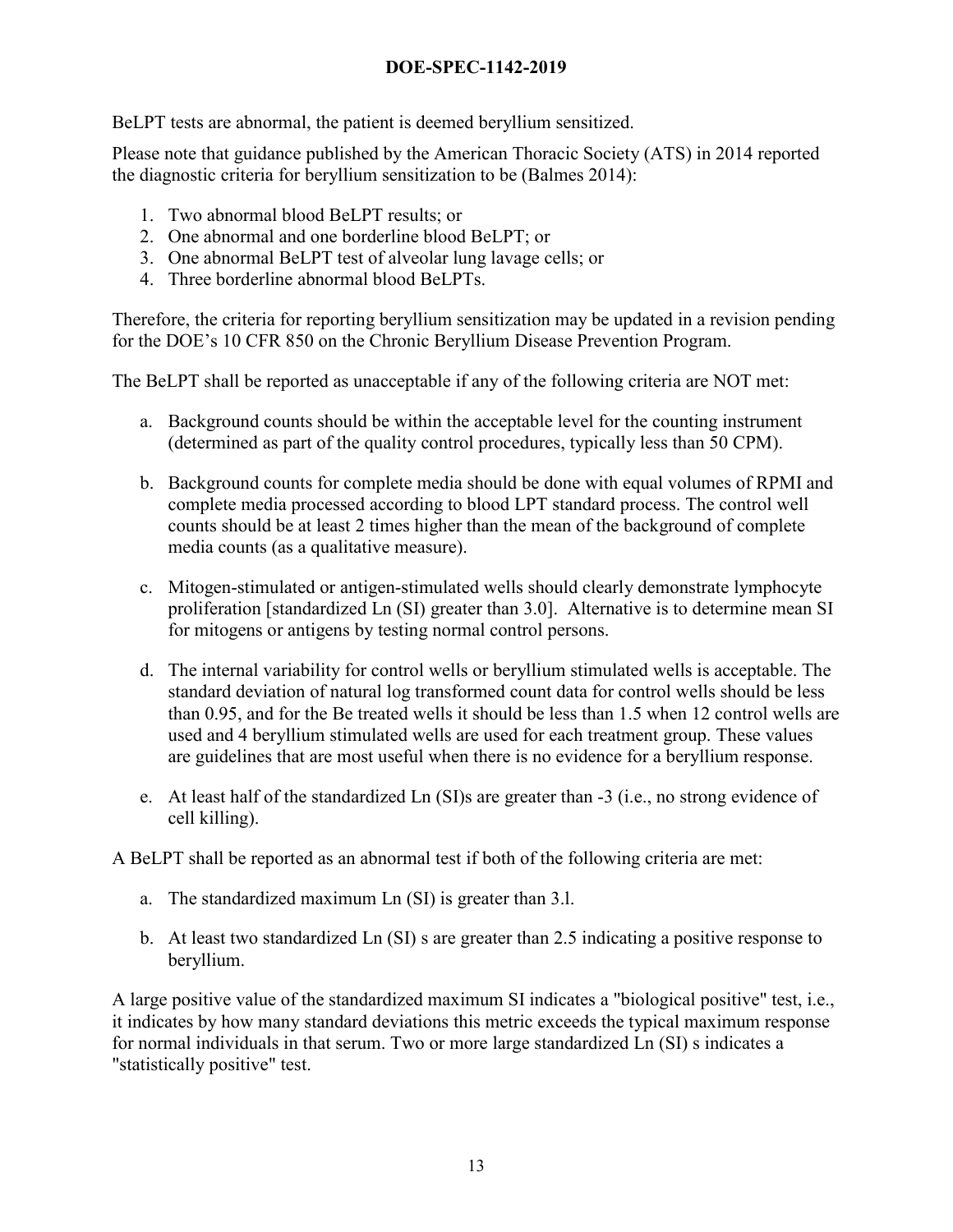#### <span id="page-20-0"></span>10. OTHER NOTES OF INTEREST

Safety data sheets (SDSs) are available for all chemicals and laboratory reagents and should be read by all personnel before performing this assay.

RPMI-1640, L-glutamine, penicillin-streptomycin, sterile phosphate buffered saline solution, and Ficol-Hypaque are sterile tissue culture reagents. When used with appropriate tissue culture laboratory practices, they pose no known safety, health, or disposal hazards.

Biodegradable scintillation cocktail usage requires good ventilation at the workplace and appropriate protective clothing, gloves, and safety glasses.

Human serum, type AB has been tested by an FDA approved method and found non-reactive for the presence of HBsAG and antibody to HIV by the supplier. However, it is derived from human source material and will be handled observing the same safety precautions used when handling any potentially infectious material.

Tritiated thymidine emits low energy beta radiation and shall be used with appropriate exposure controls and personal protective equipment. Policies for the use and disposal of radioactive reagents and laboratory ware are found in the guidelines prepared by the institution's safety and health protection offices and shall comply with accepted practices.

Beryllium sulfate is an extremely hazardous chemical. It is, based upon animal data, assumed to be a potential human carcinogen. It is a strong irritant; contact with skin, eyes, and mucous membranes must be avoided. Consult SDS before handling this chemical.

Computer software can be written for performing the calculations described in this specification. The procedure, however, is sufficiently straightforward so that simple programming can be used to implement it in any spreadsheet.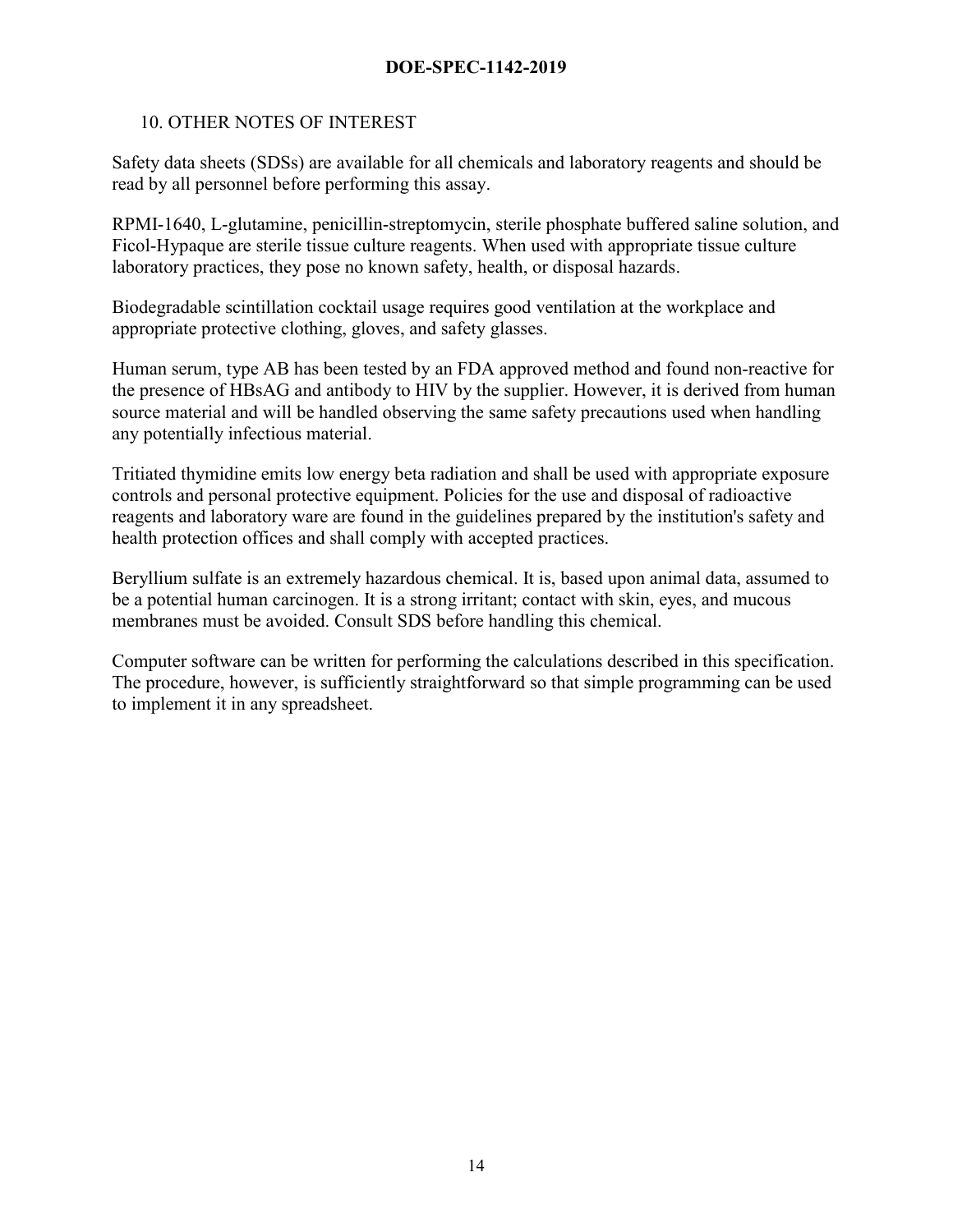#### <span id="page-21-0"></span>11. REFERENCES

Balmes, J. R., et al. An official American Thoracic Society statement: Diagnosis and management of beryllium sensitivity and chronic beryllium disease. Am J Respir Crit Care Med. 190(10):e34-59, 2014.

DOE, Department of Energy 10 CFR 850. Chronic Beryllium Disease Prevention Program. Federal Register 64(235):68854-68914, 1999.

Epstein, P.E., et al. Bronchoalveolar lavage of a patient with chronic berylliosis. Ann Int Med. 97:213-l 6, 1982.

Frome, E. L., et al. Statistical methods for the blood beryllium lymphocyte proliferation test. Env Health Persp. 104, Suppl. 5:957-968, 1996.

Kreiss, K., et al. Screening blood test identifies subclinical beryllium disease. J Occup Med. 35:267-74, 1993.

Kreiss, K., et al. The epidemiology of beryllium sensitization and disease in nuclear workers. Am Rev Resp Dis. 148:985-91, 1993.

National Research Council. Committee on Beryllium Alloy Exposures: Managing Health Effects of Beryllium Exposure. Washington DC: National Academies Press US; 2008.

Richeldi L., et al. HLA-DPBl glutamate 69: a genetic marker of beryllium disease. Science. 262:242-244, 1993.

Rossman, M.D., et al. Proliferative response of bronchoalveolar lymphocytes to beryllium. Ann Int Med., 108:687-693, 1988.

Saltini C., et al. Maintenance of alveolitis in patients with chronic beryllium disease by beryllium-specific helper T cells. New Engl J Med. 320:1103-l 109, 1989.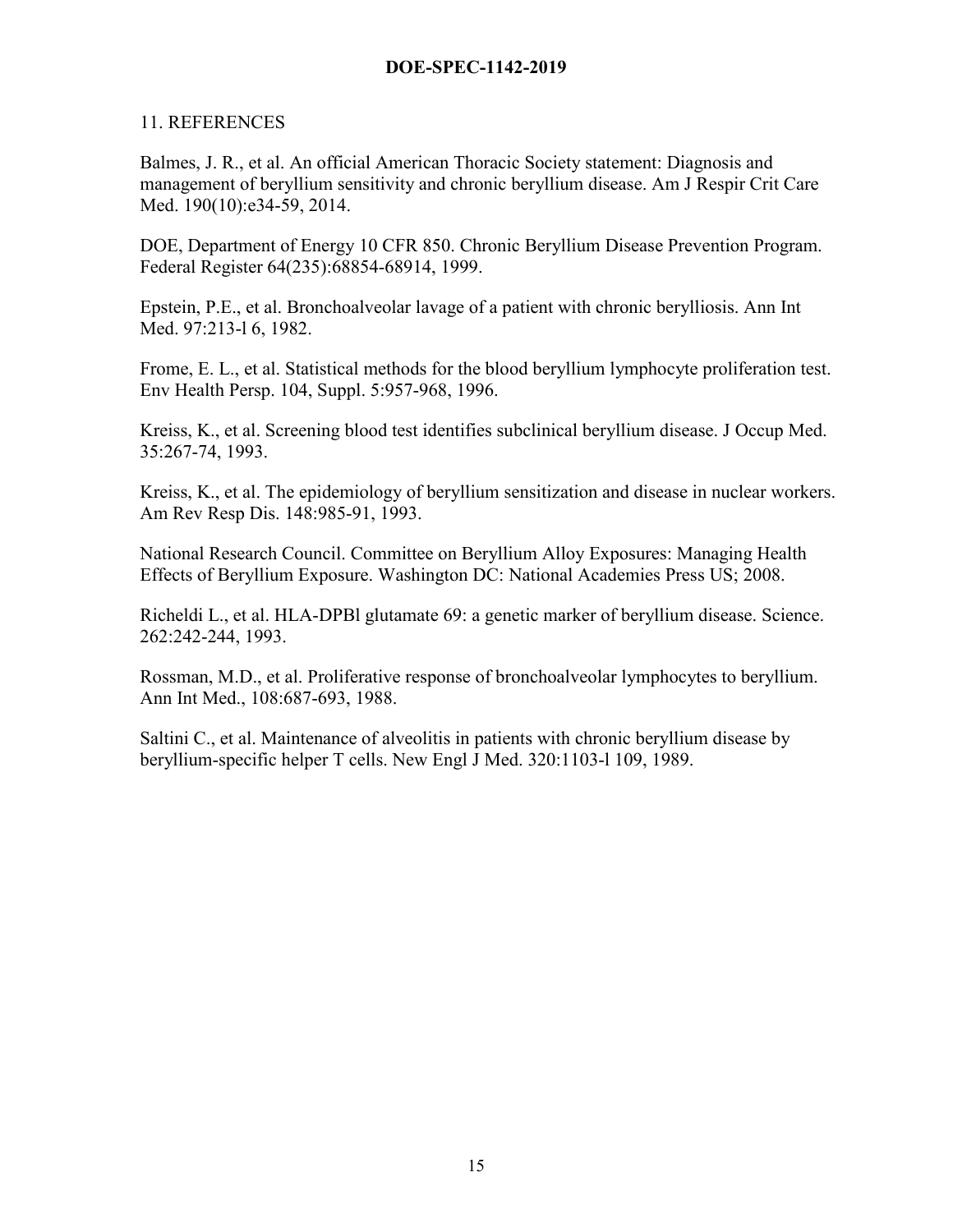#### **APPENDIX A: List of Equipment and Supplies**

- <span id="page-22-0"></span>- Plastic disposable sterile culture tubes, 16 x 125 mm, with screw cap
- Pipettes, serological with plug, plastic, sterile and individually wrapped (1, 5, and 10 ml)
- Sterile disposable reservoirs
- Multi-channel pipettors calibrated to deliver 100µl of cell suspension + CGM and 100µl of reagents into tissue culture plates.
- Microtiter 111 tissue culture plate and lid, 96 well, 0.32 ml/well (round or flat bottom)

Note: Until such time as a definitive study showing a conclusive advantage to round vs. flat, either is usable without prejudice.

- Centrifuge
- $-CO<sub>2</sub>$  incubator
- Laminar flow hood
- Sterile, cotton plugged Pasteur pipettes
- Hemocytometer or Coulter Counter
- Microscope
- 15 ml and 50 ml conical centrifuge tubes
- 96 well cell harvester
- Gas ionization or liquid scintillation counter for detecting beta emissions from tritiated thymidine.

Note: The items above are recommended for simplicity. Equivalents are acceptable. Each laboratory conducts usual procedures to assure satisfactory operation of all equipment.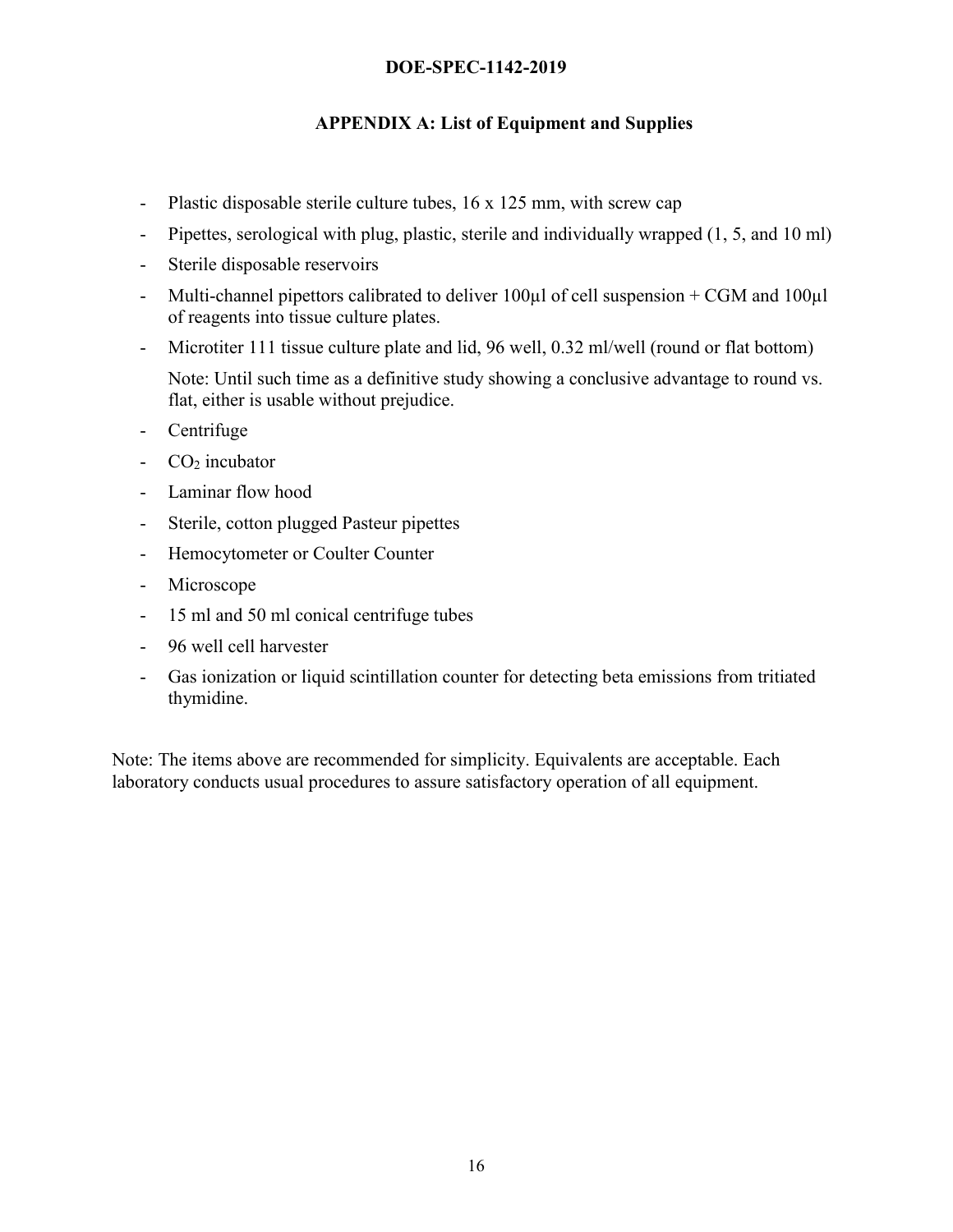#### **APPENDIX B: Calculation of Results using the Least Squares Method**

<span id="page-23-0"></span>The measurement of lymphocyte proliferation is based on beta particle counts from the tritiated thymidine. The data are analyzed by comparing counts from BeSO4 exposed wells and mitogen exposed wells to the counts from unexposed control wells. The laboratory must calculate metrics to determine if a test is acceptable and whether the result is normal, abnormal, or borderline. Two complementary metrics are used to evaluate the results of an LPT. The first metric examines whether patient results differ from those of individuals not exposed to beryllium (biological abnormal), and the second investigates whether a patient's exposed well counts and control well counts differ (statistical abnormal). For the least square (LSQ) approach of analyzing a lymphocyte proliferation test (LPT), the first step is to take the natural logarithm of all of the counts since it has been shown that the log counts are normally distributed and that the standard deviations of the log counts are constant within harvest days.

<span id="page-23-1"></span>B.1 Checking for a Biologically Abnormal BeLPT

Because the pooled AB positive serum used to provide the human proteins needed for lymphocyte proliferation is known to be an important variable in the test system, cut-points used for interpreting test must be adjusted when a new batch of serum is used. Since these must be set before the first patient is tested, cut-points are set based on the results from unexposed volunteers who are presumed to be normal. At least 30 volunteers should be used. Stimulation indices (SIs) for each volunteer are calculated from the log transformed count data. Six SIs are calculated, one for each day at each BeSO4 level using the formulas:

$$
\ln(SI) = mean(\ln(exposed wells)) - mean(\ln(control wells))
$$

$$
SI = e^{\ln(SI)}
$$

The SIs from the set of volunteers are analyzed to develop a test statistic used to determine whether SIs from patients are beyond the normal range. Since two of the six patient SIs must be beyond the normal range for an LPT to be classified as abnormal, the normal range is established by analyzing the distributions of Maximum SI. A maximum likelihood estimate of the cut-point that only one per 1000 unexposed volunteers would exceed is calculated using the formula:

Let  $M = mean(\ln \max S/s)$  and  $SD = standard deviation(\ln \max S/s)$ . Then,

$$
Cutpoint = e^{(M+3.1 \times SD \times \sqrt{\frac{(N-1)}{N})})}
$$

To evaluate a patient's BeLPT, the formulas above are used to calculate six SIs, one for each day at each BeSO4 level, along with SIs for PHA and CON-A. Each of the six treatment SIs is compared to the cut-point to assess biological abnormality.

<span id="page-23-2"></span>B.2 Checking for a Statistically Abnormal BeLPT

Test results from each patient are analyzed to assure that counts from beryllium exposed wells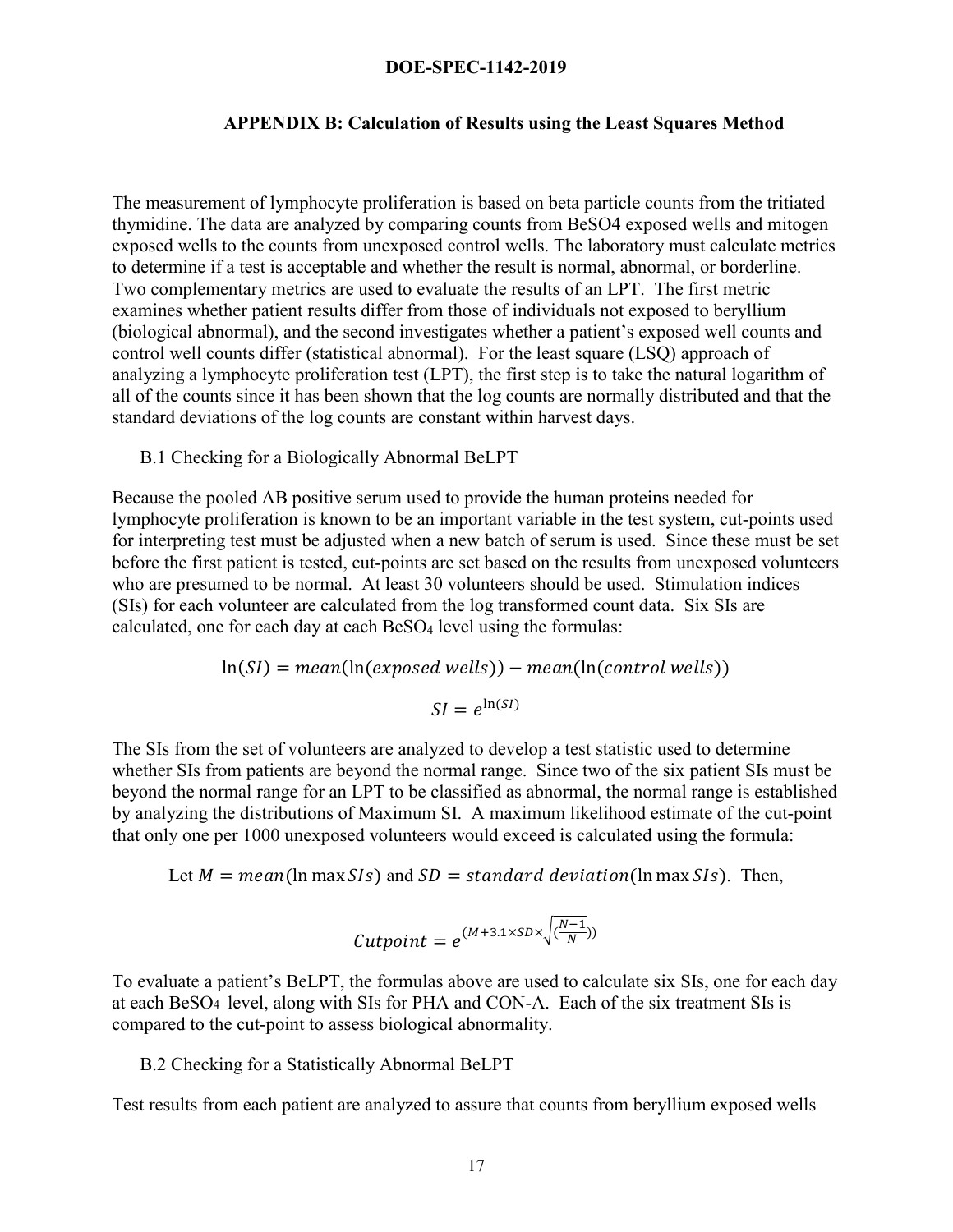are significantly different from those in control wells. A metric called a standardized log SI (Std Ln(SI)) is calculated using the formula:

$$
Std \ln(SI) = \frac{\ln(SI)}{Pooled SE \ln(SI)}
$$

Separate pooled standard errors are calculated for the 5-day and the 7-day SIs using the formulas:

$$
s_p = \sqrt{\frac{\{(n_1 - 1)s_1^2 + (n_2 - 1)s_2^2 + (n_3 - 1)s_3^2 + (n_4 - 1)s_4^2\}}{\sum n_{1-4} - 4}}
$$
  

$$
SE_p = s_p \times \sqrt{\frac{1}{n_1} + \frac{1}{n_j}}; j = 2, 3, \text{ or } 4.
$$

Where  $s_p$  is pooled standard deviation  $s_{ep}$  is pooled standard error,  $n_1$  is the number of control well counts, and  $n_2$  n3, and  $n_4$  are the number of counts for the low, medium, and high levels of BeSO4 exposed wells, respectively. When counts are complete there are 12 control counts and 4 treatment counts for each level. Therefore,  $\sqrt{(1\ln_1 + 1\ln_2)} = \sqrt{(1\sqrt{12} + 1\sqrt{4})} = 0.577$ . Under a null hypothesis of no treatment effect the StdLn(SIs) follow a Student's t-distribution based on n-p=20 degrees of freedom, where n is the total number of counts (24 for complete counts) and p is the number of means estimates (4 when three treatments). Since  $t_{0.01,20} = 2.53$ , StdLn(SIs) larger than 2.5 provide 99% confidence that treated wells are larger than control wells.

#### <span id="page-24-0"></span>B.3 Assigning Outcomes of Abnormal and Borderline

If an LPT is not found to be unsatisfactory (see Assigning Unsatisfactory Outcomes below) or uninterpretable, the test will be assigned an outcome of abnormal or borderline. Extensive experience with repeated tests for individual workers has confirmed the following observation: if an LPT is biologically abnormal and also has two statistically abnormal StdLn(SIs) that occur in other day\treatment combinations, the outcome of the repeated test is generally normal. Therefore, an LPT outcome of abnormal should be assigned when the test is both biologically and statistically abnormal for at least two corresponding day\treatment combinations. An **abnormal** LPT must have not only two StdLn(SIs) greater than 2.5, but also these StdLn(SIs) must occur for the same day\treatment combinations as the two SIs that were greater than cutoff. A **borderline** outcome is given when there is one or two SIs greater than cutoff but only one corresponding StdLn (SIs) greater than 2.5. If a SI is greater that the cutoff, but the corresponding StdLn (SI) is not greater than 2.5, and the CV is acceptable, the lab director must be consulted regarding the validity and reportability of this SI.

#### <span id="page-24-1"></span>B.4 Assigning Unsatisfactory Outcomes

An **unsatisfactory** outcome may result from high coefficients of variation (CVs), cell killing, fewer than five SIs, poor growth, over-proliferation seen in unexposed control well counts, poor mitogen response, and technical error or accident. All tests reported as unsatisfactory must be repeated.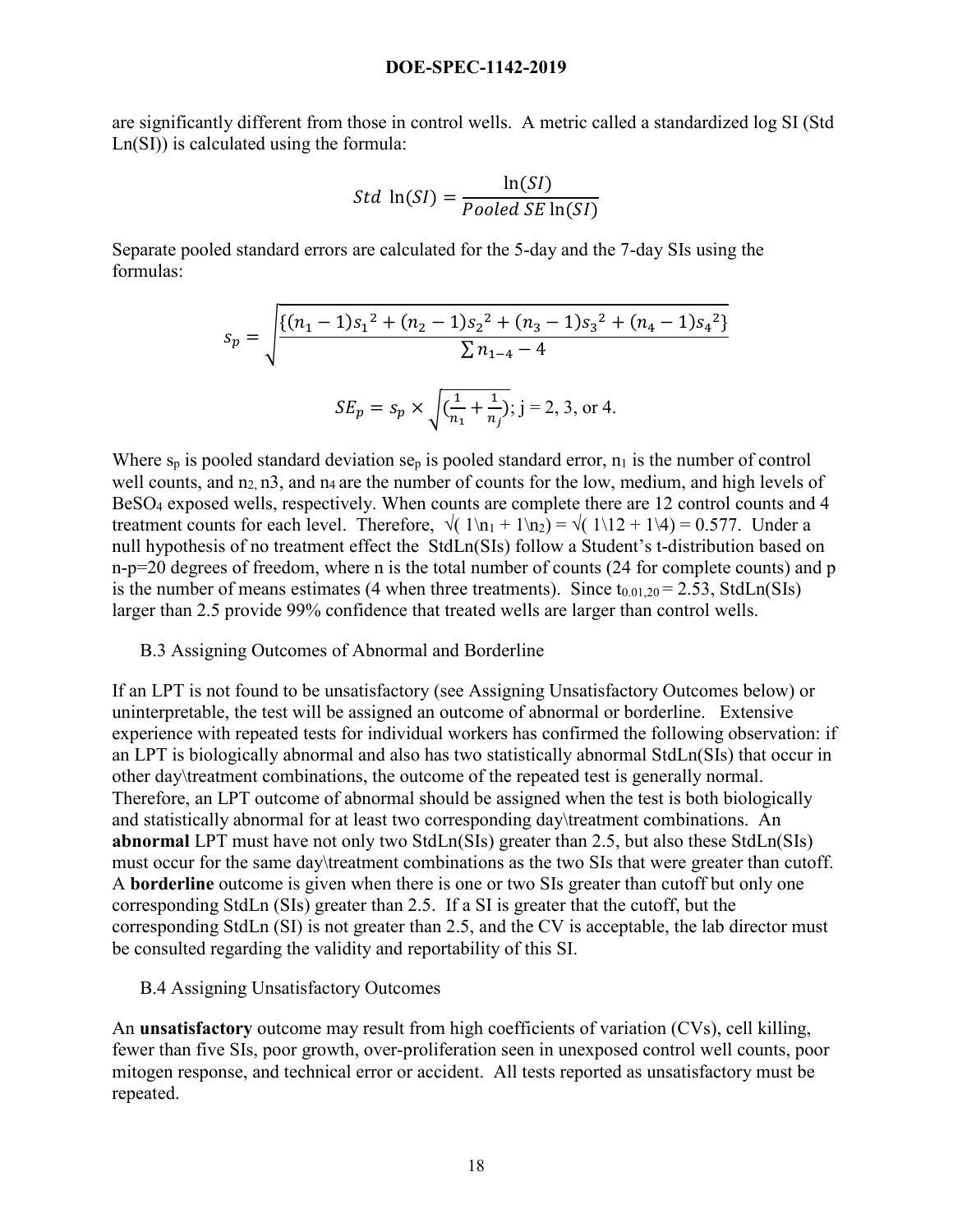#### <span id="page-25-0"></span>B.5 Identifying LPTs Having Unsatisfactory CVs

Well-to-well variation is evaluated to assure that lymphocytes are not responding to a protein in the pooled serum in a way that masks a response to beryllium. CVs are calculated for each of the six day\treatment level combinations, for the day 5 and the day 7 unexposed control wells, and for the mitogen control wells to determine if these are excessively large. Since CVs on the original scale are the equivalent to the standard deviations on the log scale, the formula below is used to estimate theCVs is:

 $CV \sim \text{Stdev}(\ln(\text{count}_1, \text{count}_2, \ldots, \text{count}_i)),$ 

where for complete counts j=4 for BeSO<sub>4</sub> exposed wells and mitogen exposed wells and j=12 for unexposed control wells. An LPT is declared to be CVunsatisfactory if:

- Either of the two CVs from unexposed control well sets are greater than 1.00, or
- At least two CVs from treated wells are greater than 1.25.

Rules used to assign LPT outcomes were validated by retrospectively applying them to a set of 3321 LPTs tested in a single serum. The LPT results had been interpreted by the lab using a least absolute value (LAV) method that had been modified over time based on experience. The 3321 LPTs did not include any tests that had been given an LAV method outcome of uninterpretable or unsatisfactory for any reason other than CVunsatisfactory. LAV outcomes were distributed as follows.

| Abnormal   | $178$ $(5.3\%)$ |
|------------|-----------------|
| Borderline | $109$ $(3.3\%)$ |
| Normal     | 2898 (87.3%)    |
| CVunsat    | 136 $(4.1\%)$   |

#### <span id="page-25-1"></span>B.6 Conclusion

The simpler Least Squares (LSQ) method of calculating metrics and applying rules to the interpretation of BeLPT results can be computerized to produce overall results similar to those arrived at by experts with experience using this test. The high false negative rate inherent to keeping the false positive rate acceptably low results in disagreement on the individuals declared borderline and CVunsat.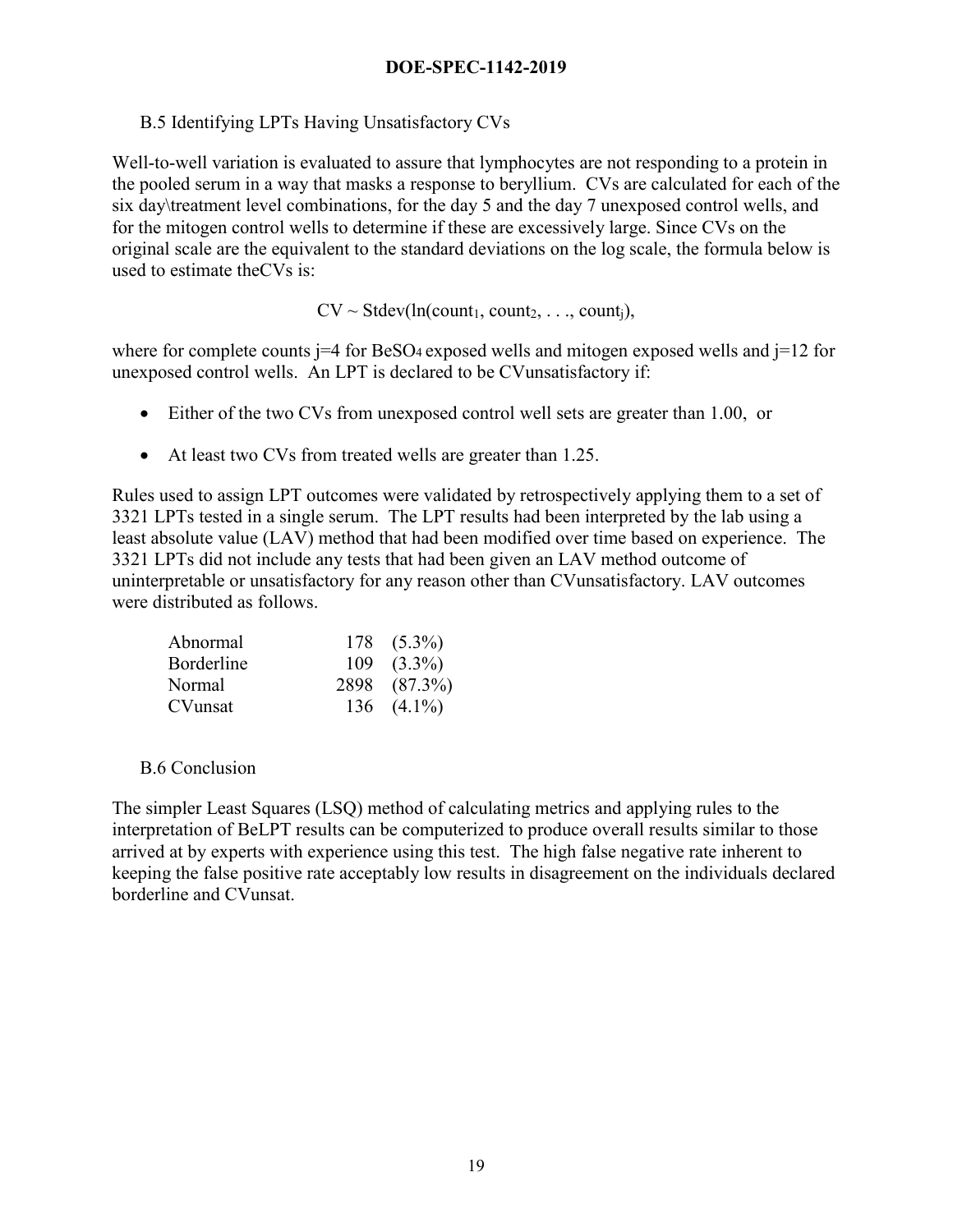### INTENTIONALLY BLANK